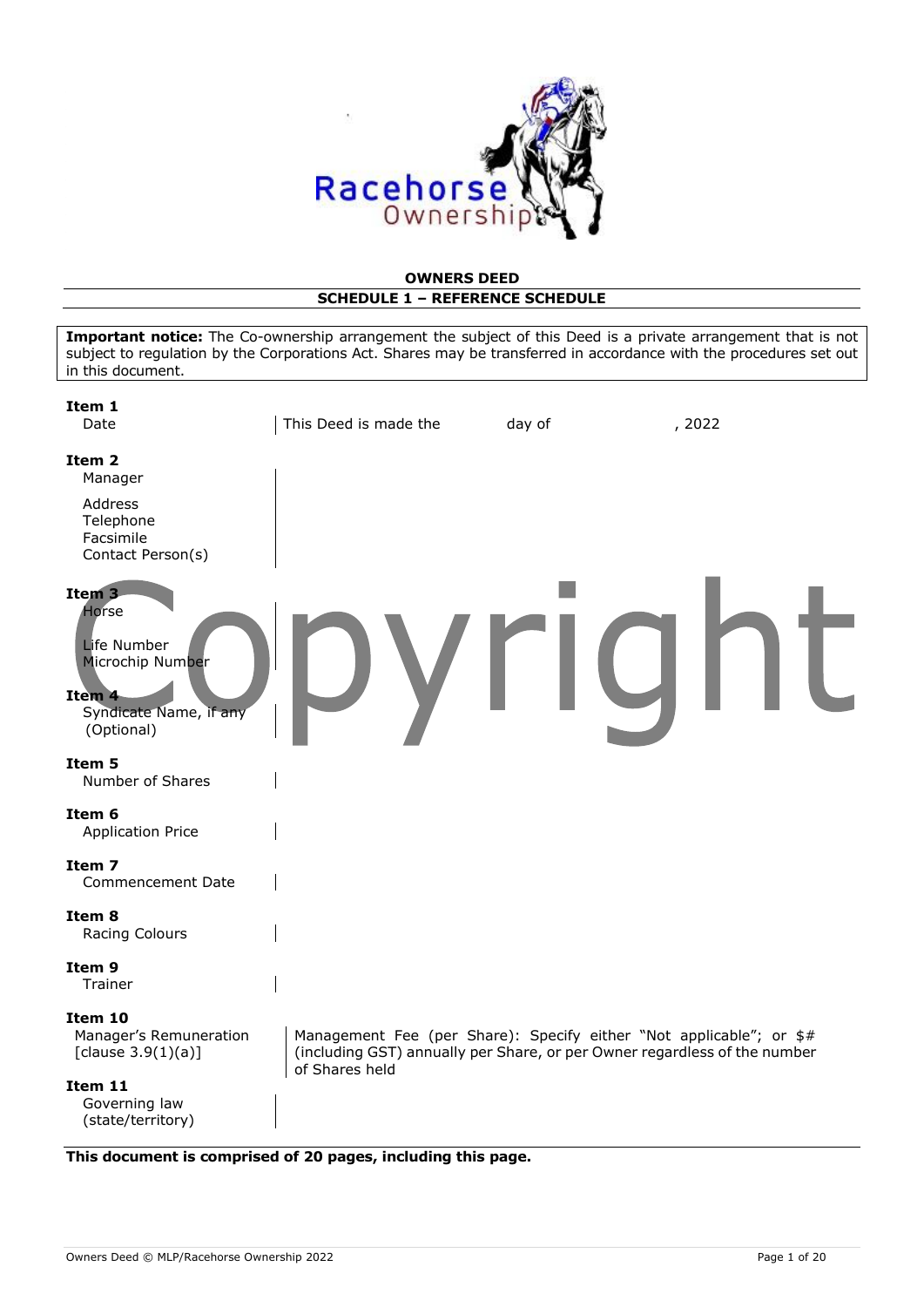### **Executed as a deed**

| [Manager - if an individual]<br>Signed, Sealed and Delivered by<br>#<br>in the presence of:                                                                          |                                      |
|----------------------------------------------------------------------------------------------------------------------------------------------------------------------|--------------------------------------|
| Signature of witness                                                                                                                                                 | Signature of Manager                 |
| Name of witness (BLOCK LETTERS)                                                                                                                                      |                                      |
| [Manager - if a company with more than 1 director]<br>Executed by<br># PTY LTD<br><b>ACN/ABN#</b><br>in accordance with section 127 of the<br>Corporations Act 2001: |                                      |
| Director/Company Secretary                                                                                                                                           | Director                             |
| Name of Director/Company Secretary<br>(BLOCK LETTERS)                                                                                                                | Name of Director (BLOCK LETTERS)     |
| [Manager - if sole director]<br>Executed by<br># PTY LTD<br># ABN<br>in accordance with section 127 of the                                                           |                                      |
| Corporations Act 2001:<br>Name of Sole Director/Sole Company<br>secretary (BLOCK LETTERS)                                                                            | Sole Director/Sole Company Secretary |
| This document is comprised of 20 pages, including this nag                                                                                                           |                                      |

**This document is comprised of 20 pages, including this page.**

This document was compiled by Macquarie Legal Practice ("MLP") and is subject to Copyright©. All rights reserved. Telephone: 02 9235 2500 Email: <u>legal@maclegal.com.au</u> Websites: [www.maclegal.com.au](http://www.maclegal.com.au/) [www.sirecustodians.com.au](http://www.sirecustodians.com.au/) [www.racehorseownership.com](http://www.racehorseownership.com/)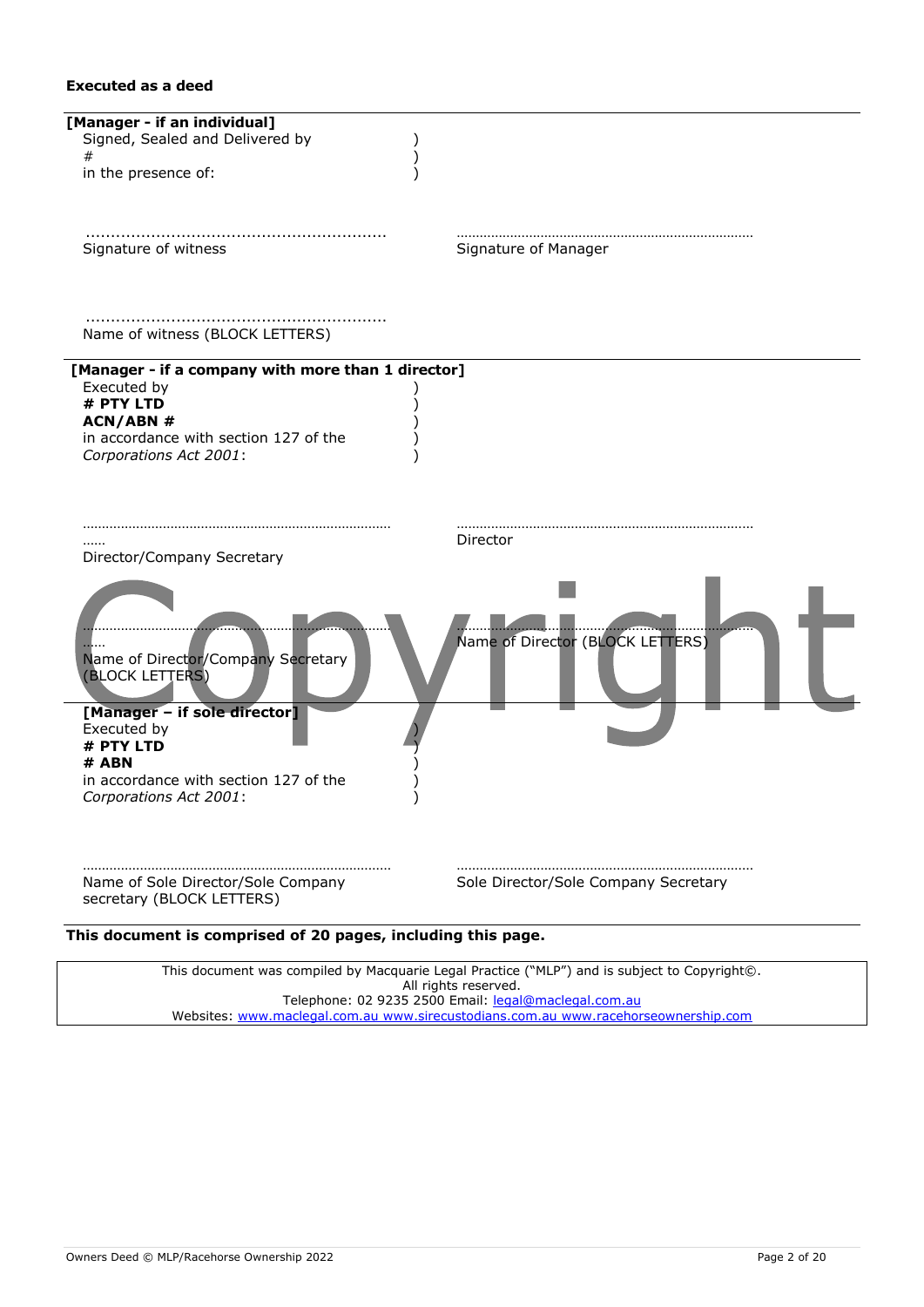**THIS DEED** is made on the date specified in Schedule 1. **BETWEEN: The Owners AND: The Manager**

## **RECITALS**<br>A. The

- The Owners have agreed to the provisions of this Deed for the purpose of using the Horse for racing.
- B. The Manager has agreed to operate the Syndicate on the Owners' behalf in accordance with this Deed.

#### **OPERATIVE PROVISIONS**

## **1. OWNERSHIP**<br>1.1 The Owners ac

- The Owners agree to the ownership of the Horse and the Syndicate Property being governed by this Deed for the Term.
- 1.2 This Deed:
	- (a) excludes and replaces the TOR Co-owners Agreement published by Racing Australia, as permitted by TOR Rule 1(5); and
	- (b) will be legally enforceable by each Owner and the Manager against each other Owner and the Manager respectively, and against all persons claiming through an Owner and the Manager as if they were parties to it;
- 1.3 The Manager may give notice to the other Owners of any breach by an Owner of a material obligation under this Deed, including any payment obligation.
- 1.4 (1) Subject to each Applicant being approved as the Owner of a Share and providing a completed Application Deed, the Owners will:
	- (a) hold the whole of the legal and equitable title to the Horse divided into the number of Shares specified in Schedule 1 as tenants-in-common free of any Encumbrance, except for any Security Interest granted or permitted by this Deed;
	- (b) participate in the common enterprise that constitutes the Syndicate;
	- (c) contribute to the common enterprise: (i) the right to use their individual ownership interests in the Horse in the operation of the common enterprise; and
		- (ii) money to pay operating expenses when due, thereby ensuring the common enterprise is liquid and solvent;

to facilitate their interests being managed in common (the Horse "as a whole") for the benefit of the Owners collectively; and

- (d) apportion the benefits, including Owners' raceday ticketing, Income and Proceeds.
- (2) The Manager will hold the Syndicate Property upon trust for the Owners [in the same proportions as the number of Shares held bears to the total number of Shares] free of any Encumbrance, except for any Security Interest granted or permitted by this Deed.

1.5 REGISTRATION OF OWNERSHIP (1) REGISTRAR OF RACEHORSES

Each person who holds a Share or an interest in a Share must be recorded with the Registrar of Racehorses either as a registered Owner or as a member of a syndicate that is a registered Owner. The number of registered Owners:

(a) permitted under the Corporations Act and by the Registrar of Racehorses under the Rules of Racing; and

(b) whose names can appear in the racebook; is limited to 20. For the purposes of the Corporations Act joint holders of a Share count as a single Owner.

(2) RACEBOOK Each Owner of 5% or more of the Horse is entitled to be named in the racebook as a co-owner of the Horse. If a Share is held by 2 or more persons jointly, the Manager may require them to register

a syndicate at their own cost and hold the Share in the name of that syndicate. The registered manager of that syndicate will:

- (a) hold the Share as trustee for the other members of the syndicate;
- (b) represent them in all dealings relating to the ownership of the Horse; and
- (c) be responsible for ensuring that they comply with their collective obligations as the Owner of a Share under this Deed.
- (3) Each Owner authorises the Manager to execute any instrument and do any act or thing required to be done by the Owner to comply with this Deed and the Rules of Racing, including signing on the Owner's behalf any instrument required to be signed and lodged with the Registrar of Racehorses or Principal Racing Authority to give effect to an application for registration of the Horse, a syndicate, or change of ownership. If the Manager is a corporation, this authority will vest in the duly authorised officer of that entity.

#### 1.6 INCOME

Subject to clauses 12.4, 15, 19.2, 19.3 and 19.4, each Owner will be entitled to receive a proportion of the Syndicate's Income, including Net Prize Money, Owners' Bonus or Incentive Scheme payments and other bonuses won by the Horse in the same proportion as the number of Shares held bears to the total number of Shares.

- 1.7 TROPHIES
	- (1) If the Horse wins a Trophy, the Manager will receive the original Trophy and request the Owners to indicate if they wish to acquire it. If more than 1 Owner so indicates, then the Manager will determine the matter by ballot. This transaction will be treated as a sale and purchase of the original Trophy.
	- (2) The Owner who acquires the original Trophy will compensate the other Owners by paying to each of them a proportion of the advertised value of the original Trophy in the same proportions as the number of Shares held bears to the total number of Shares.
	- (3) If none of the Owners wish to acquire the original Trophy the Manager may retain it if it does not have any significant realisable value. Otherwise, the Manager will use reasonable endeavours to sell it for the best possible price and apportion the proceeds between the Owners in the same proportions as the number of Shares held bears to the total number of Shares.
	- (4) If any Owner wishes to acquire a replica of the original Trophy, the Manager will endeavour to either procure a replica at the best possible price [which will be invoiced to and paid by the Owner prior to order] or provide to the Owner details of the supplier of the original Trophy.
- 1.8 RACING COLOURS

The Horse will carry the Racing Colours specified in Schedule 1, or any other Racing Colours that the Manager may determine from time to time with the Owners' approval (by an Extraordinary Resolution).

#### 1.9 SYNDICATE RECORDS (INCLUDING THE ACCOUNTS)

- (1) The Syndicate Records will be kept by the Manager while remaining the property of the Owners. The Manager (at its discretion) or the Owners (by an Extraordinary Resolution) may at any time appoint another person to hold the Syndicate Records, in which case the Manager will have full and unfettered right of access to inspect and freely copy same.
- (2) The Manager (at its discretion) or the Owners (by an Extraordinary Resolution) may at any time determine that the Accounts for an Accounting Period be audited, in which case the Manager will appoint an ASIC-registered auditor to audit the Accounts and give the auditor all the Syndicate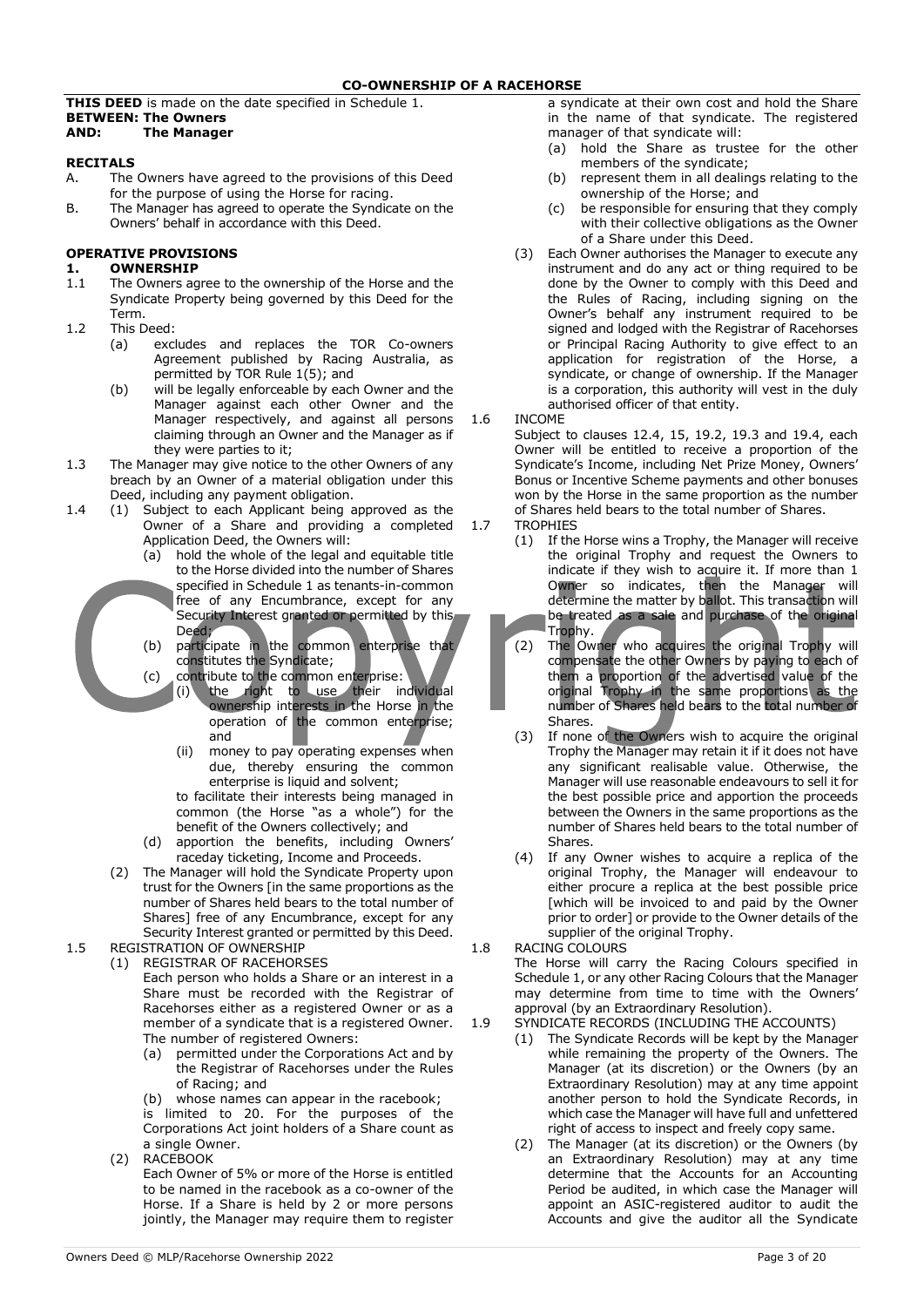Records and any oral or written information the auditor may require in relation to the Syndicate. Upon receiving the audited Accounts, including the auditor's report, the Manager must forward a copy thereof to the Owners. The cost of the audit will be a Syndicate operating expense payable by the Owners in accordance with clause 12.4.

- 1.10 This Deed relates to the Horse only and to no other horse or investment.
- 1.11 None of the provisions of this Deed concerning the Manager in that capacity bestow any interest in the legal and equitable title to the Horse.
- 1.12 The Manager may beneficially hold any number of Shares without liability to account and will have the same rights and obligations as the Owner of the Shares as any other Owner although the Manager is also acting in another capacity under this Deed.

#### **2. EXPENSES**

- 2.1 (1) The Owners will be severally liable for the Syndicate's operating expenses properly incurred in accordance with this Deed, including:
	- (a) all fees and expenses incurred in caring for, training, and racing the Horse, including agistment, pre-training and training fees, race entry fees (nomination, acceptance, and scratching), chiropractic, dentistry, farriery and veterinary fees, and transportation costs; and
	- (b) fees payable to the Manager and compliance expenses.
- (2) If the Horse is retired from racing and requires retraining to facilitate its rehoming, all fees and expenses incurred during the process of retraining and rehoming up until the date the Horse is rehomed and transferred, including agistment and all other services, will be Syndicate operating expenses payable by the Owners.
- (3) The Syndicate's operating expenses will be borne and paid by the Owners in accordance with clause 12.4.
- 2.2 An arrangement to pay to or bestow upon the Trainer or the jockey any additional remuneration, gratuity or other financial benefit must be:
	- (a) in accordance with the terms of the Training Agreement and Fees Notice; or
	- (b) approved by the Owners (by an Extraordinary Resolution);

and the additional amount will constitute a racing expense payable by the Owners in accordance with clause 2.1.

#### **3. MANAGER**

#### 3.1 APPOINTMENT

Subject to clause 3.10 and 3.11, the Owners appoint the Manager, and the Manager accepts the appointment to:

- (a) operate the Syndicate on the Owners' behalf; and (b) act as trustee of the Syndicate and custodian of the
- Syndicate Property; in accordance with this Deed.
- 3.2 The Manager may, with the Owners' approval (by an Extraordinary Resolution), delegate any of the Manager's duties to a third party, including the Trainer.
- 3.3 OBLIGATIONS
	- The Manager will, exercising reasonable care, skill, and diligence:
		- (a) operate the Syndicate in a proper and efficient manner in accordance with the normal standards applying in relation to the management of syndicated racehorses;
		- (b) exercise the Manager's powers and perform the Manager's duties in the best interests of all the Owners collectively;
		- (c) treat each Owner fairly and impartially; and
		- (d) ensure that no Syndicate Property is applied other than for the benefit of the Syndicate.

3.4 SYNDICATE PROPERTY

The Syndicate Property must be clearly identified as property of the Syndicate and held separately from the assets of the Manager and any other person.

- 3.5 If the Manager receives money on the Owners' behalf it will be held either as their agent or as Syndicate Property (as the case requires), and if requested by the Owners the Manager will, subject to clauses 12.4, 15 and 19, account to them for such money.
- 3.6 DUTIES
	-
- The Manager's duties include:<br>(a) obtaining the Owners' (a) obtaining the Owners' approval (by an Extraordinary Resolution) to the appointment of a Trainer and any change of Trainer, and appointing the Trainer, including agreeing to the Training Agreement and Fees Notice, in accordance with clause 4.1;
	- (b) providing to the Owners a copy of the Training Agreement and Fees Notice;
	- (c) communicating on a regular basis with the Trainer on the Owners' behalf and the Owners on the Trainer's behalf in relation to the management, training, and racing of the Horse, including its general well-being and progress, proposed racing program and race performances (pre-race and post-race reports);
	- (d) arranging (at the Manager's discretion) for the Trainer and other Third-Party Service Providers to invoice all fees and charges either:
		- (i) to the Owners via the Manager; or
		- (ii) subject to clause 2.1, to each Owner directly the Owner's proportion thereof;

unless the Owners agree (by a Unanimous Resolution) the method of invoicing;

- (e) arranging (at the Manager's discretion) for the Principal Racing Authority to pay Prize Money,
- Owners' Bonus or Incentive Scheme payments and other bonuses due to the Owners either:
	- (i) to the Syndicate's designated bank account maintained by the Manager; or
	- (ii) subject to clause 19.4, to each Owner directly the Owner's proportion thereof; unless the Owners agree (by a Unanimous Resolution) the method of payment;
- (f) establishing and maintaining a trust account or other designated bank account into which all Owners' contributions, Income and any other money, including Proceeds, received on the Owners' behalf will be deposited, and from which all fees and expenses payable by the Owners and distributions of Income and other money, including Proceeds, payable to the Owners will be paid, except for when direct invoicing of fees and charges and Prize Money payment arrangements contemplated by paragraphs (d)(ii) and (e)(ii) are in place;
- (g) appointing a person to be Secretary to the Syndicate, including keeping the Accounts and all other Syndicate Records as the Manager considers appropriate;
- (h) providing or arranging for the provision of all necessary accounting, taxation, and legal advice to the Syndicate;
- (i) keeping an Owners' register which contains their names, addresses, contact details (including telephone and facsimile numbers and email addresses), the number of Shares held by each Owner, the date upon which the Owner was entered in the register and the date upon which any person ceased to be an Owner, and the appropriate entry in relation to any Security Interest notified in accordance with clause 11;
- (j) not later than 30 September each year, providing to the Owners a copy of the Accounts for the Accounting Period ending the preceding 30 June; and
- (k) administering race day Owners' privileges, including the allocation of ticketing and mounting yards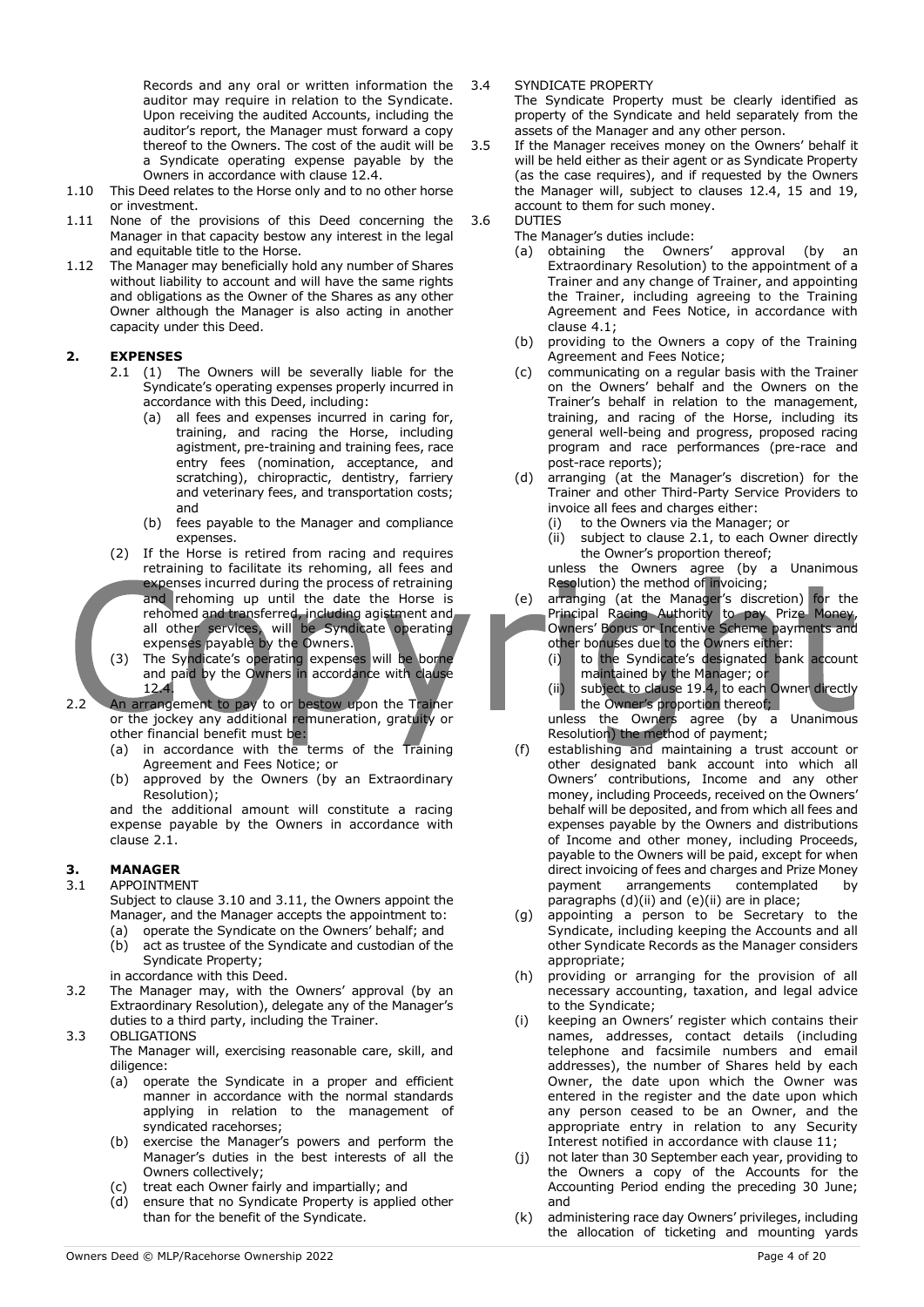passes on days when Owners' privileges are restricted resulting in the number of Owners' privileges allocated by the relevant race club being insufficient to enable an equal distribution to all the Owners.

- 3.7 The Manager will make available to any Owner for inspection at all reasonable times and without charge the Owners' register and a copy of this Deed. Subject to clause 11, the Manager will not be obliged to enter into the Owners' register notice of any trust, whether express or implied, and only the person so entered will be entitled to vote or otherwise exercise the rights of an Owner under this Deed.
- 3.8 The Manager is not obliged to:
	- (a) act in accordance with any direction of an Owner or Owners unless it is set out in either:
		- (i) a Resolution proposed at an Owners' meeting and passed by more than 50% of the votes that may be cast by Owners entitled to attend the meeting and vote on the Resolution; or
		- (ii) an Extraordinary Resolution or a Special Resolution (as the case requires); or
	- (b) sell a Share on behalf of an Owner. If the Manager does so as agent on behalf of an Owner, this will not obligate the Manager to do so on behalf of any other Owner.
- 3.9 REMUNERATION
	- (1) Subject to paragraph (2), the Manager will be entitled to receive the following remuneration and other benefits:
		- (a) for managing the Syndicate, the fee specified in Schedule 1 for the first year of the Syndicate and for subsequent years as adjusted in accordance with increases in the consumer price index (all groups) for the capital city of the state or territory specified in Schedule 1;
		- and<br>for providing (b) for providing or procuring accounting, administration, bookkeeping, legal and<br>secretarial services in relation to the secretarial services in relation to the Syndicate, a reasonable fee for the work involved, including reimbursement for reasonable travel and accommodation expenses incurred in relation to the Syndicate.
	- (2) The right of the Manager to be paid fees or to be indemnified out of the Syndicate Property for liabilities and expenses incurred in performing its duties is only available after the duties have been performed and is subject to the proper performance of those duties.
	- (3) All fees paid and amounts reimbursed to the Manager must be set out in the Accounts for the Accounting Period to which they relate.
- 3.10 RETIREMENT

The Manager may at any time give the Owners not less than 30 days' notice of an intention to retire as Manager, in which case the Owners will agree the appointment of a new Manager (by an Extraordinary Resolution).

3.11 REMOVAL

The Owners may at any time agree (by an Extraordinary Resolution) to remove the Manager and appoint a new Manager. The new Manager must agree to novate the Manager's obligations under this Deed.

- 3.12 (1) The outgoing Manager:
	- (a) will deliver up to the new Manager the Syndicate Records, while retaining an unfettered right of access to inspect and copy same; and
	- (b) is released from any further obligations under this Deed.
	- (2) The retirement or removal of the Manager will not affect any right of indemnity which the Manager may have in relation to the exercise of the Manager's powers and performance of the Manager's duties prior to retirement or removal.

3.13 The outgoing Manager will not accept any payment, gratuity, or benefit for ceasing to act as Manager, unless it is granted by this Deed or approved by the Owners (by an Extraordinary Resolution).

### **4. CARE OF HORSE**

#### **MANAGER**

The Manager will appoint a Trainer to take actual possession and control of the Horse for the purpose of managing or carrying out those activities that collectively comprise the act of training a racehorse, including:

- (a) training and racing it to best advantage;
- (b) caring for and maintaining it, including:
	- (i) providing stabling and ancillary facilities, equipment and gear, feed, and supplements; and
	- (ii) either in consultation with the Manager or at the Trainer's discretion, providing [or as the Owners' agent procuring the services of Third-Party Service Providers to provide] agistment, breaking-in and education, pre-training, transportation, chiropractic care, dentistry, farriery and veterinary care;
- (c) determining in consultation with the Manager its racing program and the jockey who will ride it in each of its races; and
- (d) as the representative of the Manager, entering (including nominating and accepting) it for or scratching it from any race or trial, at the Trainer's discretion, unless otherwise specifically agreed with the Manager. The Manager will not be liable to the Owners for any act or omission on the part of the Trainer resulting in the Horse either:
	- (i) not being entered for a specific race that may be preferred by the Owners; or
	- (ii) competing in a race and subsequently being disqualified.<br>AND OTHER

4.2 TRAINER AND OTHER THIRD-PARTY SERVICE **PROVIDERS** 

The Owners acknowledge that it will be necessary for the Manager to grant actual possession and control of the Horse to the Trainer and various ancillary Third-Party Service Providers from time-to-time, in the normal course, and for the Trainer and those ancillary Third-Party Service Providers from time-to-time, at their discretion, to prescribe and administer various treatments, including chiropractic care, dentistry, farriery and veterinary care.

- 4.3 If the Horse is an Entire it must not be gelded, except with the approval of the Manager and the Owners (by an Extraordinary Resolution).
- 4.4 Except in circumstances where the Manager, acting reasonably, is unable to obtain veterinary advice or the Owners' approval (by an Extraordinary Resolution), the Manager will not permit the Horse to be euthanized because of accident, illness, injury, or other cause unless it is recommended on humane grounds and certified by a qualified equine veterinarian retained by the Manager or relevant race club.

#### **5. RULES OF RACING**

Each Owner and the Manager must:

- (a) be eligible to be an Owner under the Rules of Racing and notify the Manager or the other Owners, as the case requires, within 7 days of becoming either ineligible to be an Owner or a Defaulting Party pursuant to clause 19.2; and
- (b) comply with the Rules of Racing, including the Training Fees Disputes Resolution Procedures as administered by the Principal Racing Authority in the place where the Horse is racing or may race.

#### **6. OWNERS' MEETINGS**

- 6.1 (1) The Manager will convene an Owners' meeting if required to do so by this Deed.
	- (2) Subject to paragraph (1), the Manager is not obliged to convene Owners' meetings although may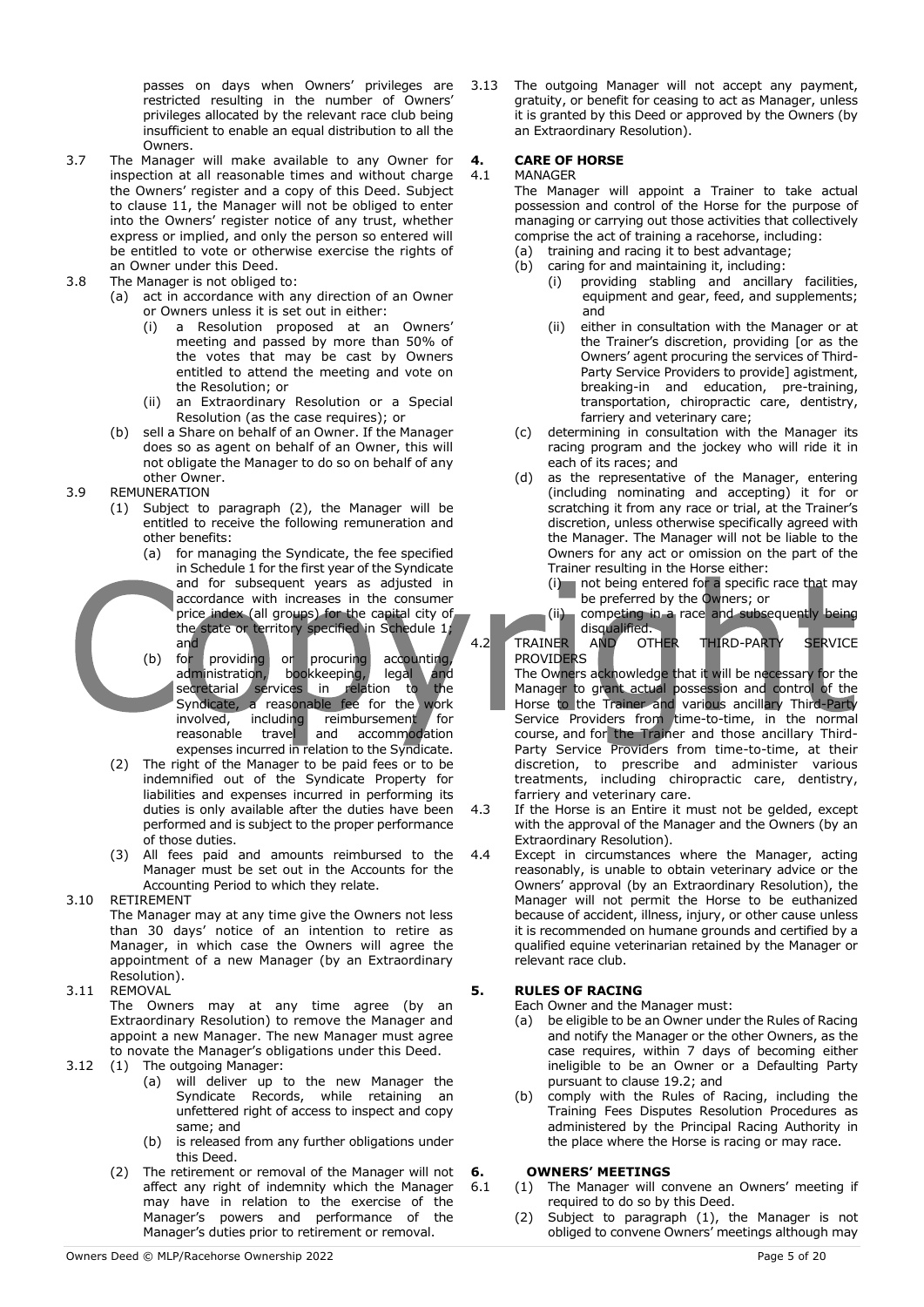at any time convene an Owners' meeting upon giving at least 21 days' notice to the Owners. The Manager will determine the date, place and time for an Owners' meeting and the procedure for convening the meeting.

- (3) An Owner or Owners with at least 5% of the votes that may be cast on any Extraordinary Resolution or Special Resolution may either:
	- (a) request the Manager to convene an Owners' meeting; or
	- (b) convene an Owners' meeting upon giving at least 21 days' notice to the other Owners and the Manager.

If the Manager receives a request to convene an Owners' meeting, the Manager will within 21 days call an Owners' meeting, to be held not later than 2 months after receiving the request.

- (4) The notice must state the date, place, and time for the Owners' meeting (and if the meeting is to be held in 2 or more places, the technology that will be used to facilitate this) and the general nature of the business to be dealt with. If there is any dispute as to the date, place and time for the meeting, the dispute will be determined by the Manager.
- (5) A notice of meeting at which either an Extraordinary Resolution or a Special Resolution is to be proposed must:
	- (a) set out an intention to propose the Extraordinary Resolution or Special Resolution and state the resolution; and
	- (b) contain a statement advising that: (i) the Owner has the right to appoint an
		- attorney, proxy, or representative;
		- (ii) the attorney, proxy, or representative does not need to be an Owner; and
		- (iii) if the Owner appoints 2 attorneys, proxies, or representatives the Owner must specify the proportion or number of votes each attorney, proxy, or representative is appointed to exercise.
- (6) Subject to clause 19.2, the Owner of each Share and the Manager may attend and be heard at any Owners' meeting.
- 6.2 A quorum for an Owners' meeting is 2 Owners present either in person, or by attorney, proxy, or representative.
- 6.3 (1) The Manager will either act as Chair or nominate a person to so act of any Owners' meeting convened by the Manager.
	- (2) If an Owners' meeting is convened by an Owner or by the Manager in response to a request by an Owner to convene an Owners' meeting, then the Manager will act as Chair of the meeting unless the Owners nominate or elect an alternate Chairman.
	- (3) If no Chair is nominated or elected in accordance with paragraphs (1) and (2), or if at any Owners' meeting the Chair is not present at the time appointed for the commencement of the meeting, then the Owners present may choose 1 of their number to be Chair.
- 6.4 (1) Owners may vote personally, or by attorney, proxy, or representative.
	- (2) No business will be transacted at an Owners' meeting unless a quorum is present, and if a quorum is not present within 30 minutes after the time for commencement of the meeting it will be adjourned to the same day of the next week at the same time and place, or any other date, time and place as the Manager determines. At the adjourned meeting, any 1 or more of the Owners present in person, or by proxy, attorney, or representative will constitute a quorum.
	- (3) When an Owners' meeting convened by the Manager is adjourned, notice of the adjourned meeting must be given to the Owners, and when an Owners' meeting convened by an Owner or Owners is adjourned, notice of the adjourned meeting must be given to the other Owners and the Manager.
- 6.5 Subject to clause 19.2, the Owner of each Share is entitled to 1 vote and the passing of a Resolution will, unless otherwise stated in this Deed be by simple majority (passed by more than 50% of the votes cast by Owners who vote on the Resolution). The Chair does not have a second or casting vote. A Resolution binds all Owners, whether or not they are present at the meeting. No objection may be made to any vote cast unless the objection is made at the meeting. The decision of the Chair on any matter is final.
- 6.6 Regardless of the other provisions of this clause 6, if no objection is received by the Manager from any Owner within 2 days after giving notice to the Owners of a proposal to proceed with the following:
	- (a) the period of notice required to be given in relation to the convening of an Owners' meeting at which it is intended to propose an Extraordinary Resolution or Special Resolution may be shortened or dispensed with if the Owners with the number of votes required to pass the resolution at the meeting and the Manager agree; and
	- (b) an Extraordinary Resolution or Special Resolution in writing and signed by at least the number of Owners required to pass the resolution will be as effective as an Extraordinary Resolution or Special Resolution passed at a properly convened Owners' meeting and may consist of several documents in like form, each signed by one or more of the Owners (including any attorney, proxy or representative).
- 6.7 The Manager will ensure that minutes are kept of all Owners' meetings which must be signed by the Chair as a true record of the proceedings when Resolutions are reduced to writing.

#### **7. ATTORNEY PROXY OR REPRESENTATIVE**

7.1 An Owner may appoint another person as the Owner's attorney, proxy, or representative for any question to be considered at an Owners' meeting and will give notice to the Manager of the appointment in the manner and no later than the period advised in the notice of meeting. 7.2 A proxy is valid:

- (a) for the period advised in the notice of an Owners' meeting; and
- (b) after the Owner who gave it dies, becomes subject to a legal disability, or becomes bankrupt or insolvent resulting in the Owner's assets having passed to a trustee in bankruptcy or similar administrator, unless the Manager has received notice or has actual knowledge of that fact before the relevant Owners' meeting.
- 7.3 A proxy will be in the form the Manager determines.
- 7.4 The Manager is not obliged to enquire whether the appointment of an attorney, proxy, or representative has been validly made.

#### **8. JOINT HOLDERS**

Where a Share is held by 2 or more persons (whether in equal shares or not):

- (a) seniority will be determined by the order in which the names appear in the Owners' register;
- (b) at an Owners' meeting the vote of the most senior who tenders a vote (whether in person or by attorney, proxy, or representative) will be accepted to the exclusion of the vote of the other joint holders;
- (c) any notice, demand, consent, or other document may be given to all joint holders by giving it to the senior joint holder;
- (d) any 1 of the joint holders may give an effectual receipt for any money payable to joint holders pursuant to this Deed; and
- (e) this Deed will bind the joint holders of a Share jointly and each of them severally.

If there is any dispute between the joint holders of a Share, the Manager may direct all dealings in relation to the Share to the senior joint holder under paragraph (a).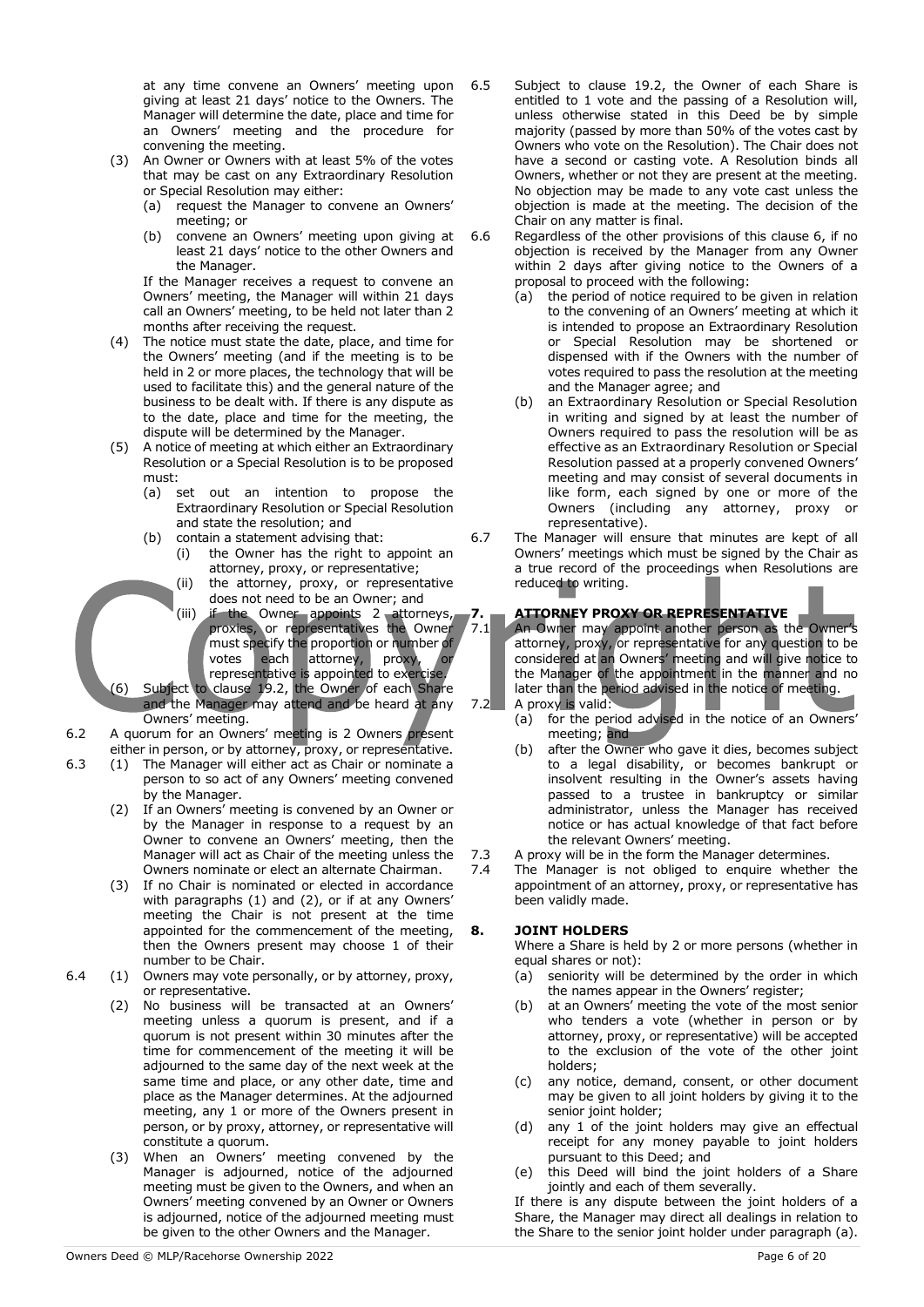#### **9. BALLOTS**

Any ballot under this Deed will be conducted by the Manager as follows:

- (a) each person entitled to participate in a ballot will be given 7 days' notice of the time and place of the ballot and will be entitled to attend and observe the ballot, either in person or by attorney, proxy, or representative; and
- (b) at any ballot, an Owner will be entitled to one ballot paper (marked with the Owner's name) for each Share owned.

#### **10. TRANSFER OF SHARES**

- 10.1 An Owner may transfer a Share in accordance with the procedure set out in this clause 10 with the Manager's approval which will not be unreasonably withheld. However, it will not be unreasonable for the Manager to withhold approval if the Owner is in breach of a payment obligation under this Deed.
- 10.2 Regardless of the other provisions of this Deed, the transfer of a Share will be conditional upon:
	- (a) the transferee:
		- (i) receiving a copy of this Deed;
		- (ii) being eligible to be an owner under the Rules of Racing; and
		- (iii) executing an Application Deed in favour of the Manager and the Owners pursuant to which the transferee covenants to be bound by this Deed as if the transferee were an original party to it; and
	- (b) the transferee and the transferor:
		- (i) executing a Share Transfer; and
		- (ii) [or the Manager on behalf of each of them] executing a Transfer of Ownership as required by the Registrar of Racehorses.
- 10.3 The Manager's approval will not be required for the transfer of a Share:
	- (a) by the Owner who was the initial offeror of the Shares to any other eligible person for a period of 6 months after the Commencement Date;
	- (b) to the spouse or child of an Owner, or family trust or company in either case that is and remains controlled by any of them;
	- (c) to transmit a Share to the legal personal representative of a deceased Owner; or
	- (d) by the legal personal representative of a deceased Owner to the heir or beneficiary of the estate of the deceased Owner.
	- Clause 10.4 will not apply to the transfer of a Share to any of these persons.
- 10.4 (1) If at any time an Owner wishes to transfer a Share to any person other than a person referred to in clause 10.3, the Owner or Owner's authorised representative (proposing transferor) must give notice (transfer notice) to the Manager stating that the proposing transferor wishes to transfer the Share at the price and on the terms (sale terms) specified in the transfer notice. A transfer notice will constitute the Manager the proposing transferor's agent for the sale of the Share on the sale terms. Subject to the right of the proposing transferor to offer any number of Shares for sale and to require that the Shares be sold together as one transaction, if a transfer notice relates to more than 1 Share it will operate as if it were a separate transfer notice for each Share. A transfer notice cannot be revoked, except with the Manager's approval, at its discretion.
	- (2) Upon receipt of a transfer notice the Manager will forthwith offer the Share for sale to the other Owners on the sale terms, allowing each of them 7 days within which to notify the Manager in writing if they wish to accept the offer and acquire the Share.
	- (3) If the Manager within 14 days after being served with a transfer notice finds a buyer for the Share on the sale terms and gives notice of that fact to
- (4) If more than 1 Owner accepts the offer of the Share, then either those Owners will acquire the Share jointly, as tenants-in-common, in the same proportions as the number of Shares held, or the Manager will determine the buyer by ballot.
- (5) If no buyer of the Share is found by the Manager following the procedure required by this clause 10.4, then the proposing transferor may, subject to clauses 10.1, 10.2 and 10.5, at any time within the next 90 days:
	- (a) publicly offer the Share for sale to any eligible person by private treaty (on the sale terms), auction or tender, and if a sale is achieved convey to and assure the buyer the Share, as sold; or
	- (b) offer to surrender the Share "free of consideration" to the other Owners, or those of them who are willing to acquire it.
- (6) The proposing transferor:
	- (a) must not offer the Share for sale by private treaty to any person on terms that are more favourable to the buyer than the sale terms offered to the other Owners in accordance with the procedure set out in this clause 10.4; and
	- (b) must give the Manager at least 14 days' prior notice of the date, place, and time of any proposed auction or tender, which information the Manager will communicate to the Owners.
- (7) If the proposing transferor offers to surrender the Share "free of consideration" to the other Owners and none of them are willing to acquire it, then the Manager may give notice to the Owners of an intention to wind up the Syndicate in accordance with the procedure set out in clause 20.3 because the Syndicate's purpose cannot be accomplished.
- 10.5 An Owner must obtain the Manager's approval before publicly:
	- (a) offering a Share for sale by any means, including by private treaty, auction, or tender; or
	- (b) advertising or promoting a Share for sale by any means, including issuing an invitation to treat offers in the print media, on radio, TV, or the internet.
- 10.6 The expenses incurred by the Manager in properly complying with the procedure set out in this clause 10 will be borne and paid by the proposing transferor, whether or not the Share is sold.
- 10.7 The transferee will be liable for all obligations and liabilities attaching to the Share, whether arising before or after the date of registration of the transferee as the Owner, although the transferor will not be released from and will remain liable for all obligations and liabilities attaching to the Share up until the date of registration of the transferee as the Owner until they are satisfied.
- 10.8 This clause 10 will also apply to an interest in a Share.

#### **11. GRANT OF SECURITY INTEREST TO OUTSIDE PARTY**

11.1 Subject to giving 7 days' notice to the Manager, an Owner may grant a Security Interest attaching to the Owner's own Share to an outside party (grantee). The notice must include the name, address, and description of the grantee, the identity of the party entitled to receive the Income during the term of the Security Interest, and any other information that may reasonably be required by the Manager to enable the Manager to make the appropriate recording of the Security Interest in the Owners' register.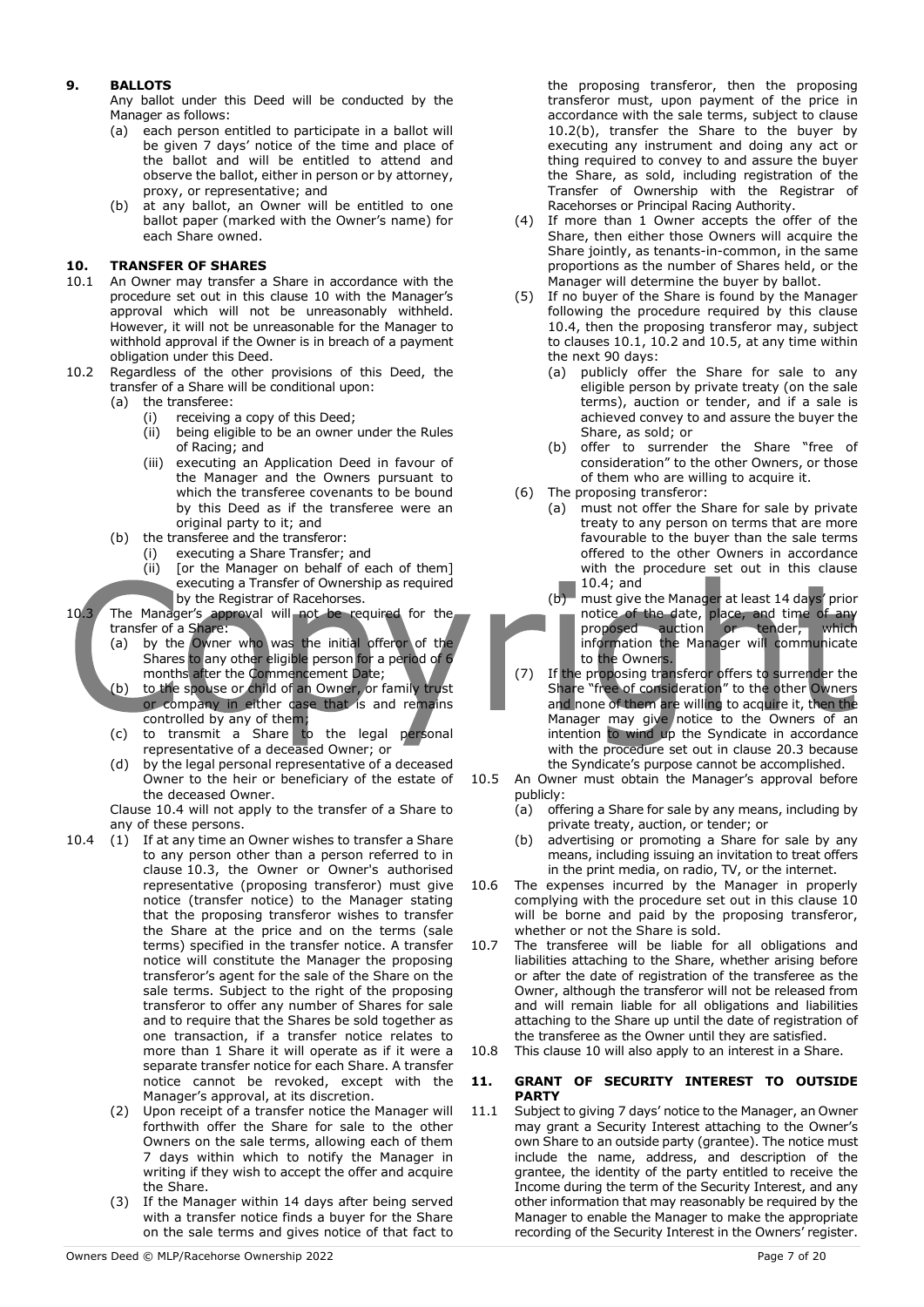- 11.2 Upon entering the name of the grantee into the Owners' register in relation to a Share, the Manager will issue the Grantee with a certificate (caveat certificate). Until the caveat certificate is surrendered to the Manager by the grantee, no further transactions relating to the Share will be registered.
- 11.3 While a person is recorded in the Owners' register as the grantee of a Security Interest, that person in lieu of the Owner will be entitled to the rights attaching to the Share. If there is more than 1 grantee recorded in respect of a Share, the voting and attendance rights will belong to the grantee first recorded in the Owners' register.
- 11.4 The Manager may rely and act upon the matters recorded in the Owners' register in relation to any Security Interest, and will not be obliged to take account of any claim or other matter alleged by either the Owner or the grantee unless the Manager:
	- (a) has reason to believe the information provided in relation to the Security Interest is not genuine; or
	- (b) is otherwise directed to do so by a court of competent jurisdiction.
- 11.5 The rights of the grantee under any Security Interest recorded in the Owner's register in accordance with this clause will be subject to the due observance and proper performance of this Deed on the part of the Owner and the Security Interests granted by each Owner to the other Owners and the Manager under this Deed having priority over that Security Interest.
- 11.6 The Manager will be entitled to a reasonable fee from the Owner and the grantee in relation to all acts performed under this clause 11, and the Manager will not be obliged to record any entry in the Owners' register prior to receiving the fee.

## **12. EXPENSES AND LIABILITY FOR EXPENSES**

#### **INSURANCE**

- (1) Each Owner is responsible for procuring insurance cover for mortality and other insurable risks in relation to the Owner's own Share. If the Manager procures insurance cover for any of the Owners, it will be as their representative (duly authorised in writing), and neither the policy of insurance nor any Proceeds received in settlement of a claim will comprise Syndicate Property. Furthermore, each Owner is directly and solely responsible for:
	- (a) payment of that proportion of the insurance premium as relates to the Owner's own Share;
	- (b) all negotiations and arrangements with the relevant insurer regarding either renewal of the existing cover, or the procurement of alternative cover, unless otherwise agreed with and confirmed in writing by the Manager prior to the expiry date of the existing cover; and
	- (c) providing the Owner's insurer with a copy of this Deed.
- (2) The Manager may procure any public liability cover in relation to the Horse as it considers is desirable, the cost of which will be borne and paid by the Owners.
- 12.2 SALE RACE SERIES OR OWNERS' BONUS OR INCENTIVE SCHEME
	- (1) The Manager may from time to time pay a sum of money (qualifying fee) to any person or entity conducting a Sale Race Series or Owners' Bonus or Incentive Scheme.
	- (2) If the Manager elects to pay a qualifying fee, it will be borne and paid by the Owners.
	- (3) Subject to clauses 12.4, 19.2, 19.3 and 19.4, if the Manager receives any significant Owners' Bonus or Incentive Scheme payments, that Income will be payable to the Owners noted in the Owners' register at the time it is earned and must be paid to them by the Manager within 30 days of the Manager receiving it.

#### 12.3 COMPLIANCE EXPENSES

The Owners must promptly pay or reimburse the Manager all fees and expenses properly earned or incurred in complying with this Deed, including the cost of:

- (a) administering the Complaints handling procedures under clause 14;
- (b) obtaining accounting and legal advice, as necessary, in relation to the Syndicate; and
- (c) reviewing and amending, as necessary, this Deed.

The bona fide determination as to whether any fees and charges are compliance expenses and the amount of those fees and charges will be made by the Manager, whose determination will be final and binding upon the Owners.

- 12.4 LIABILITY FOR EXPENSES
	- (1) Subject to clauses 2.1 and 16.2, each Owner will be liable for a proportion of the Syndicate's operating expenses in the same proportions as the number of Shares held bears to the total number of Shares.
	- (2) The Manager may from time to time, by notice, require the Owners to make contributions [in the proportions required by paragraph (1)] to cover all fees and expenses which the Manager estimates all parties who provide services in relation to the Horse, the Syndicate, or under this Deed will properly earn or incur during the Accounting Period, and those contributions must be made by the Owners within 14 days after notice is given.
	- (3) The Owners must pay or reimburse [in the proportions required by paragraph (1)] within 14 days after notice requiring payment is given by the Manager all fees and expenses properly earned or incurred by all parties in relation to the Horse, the Syndicate, or under this Deed.
	- (4) The Manager may from time to time retain out of the Income and Proceeds, and any other money received on behalf of the Owners, the amount required to satisfy the obligation to make contributions and payments in accordance with this clause 12.4.
	- (5) The rights of the Manager under this clause 12.4 are subject to clause 16.2.

#### **13. GST**

- 13.1 The parties acknowledge that the GST Act has application and accordingly any charge under this Deed will increase by the amount of GST payable under the GST Act for providing a Taxable Supply.
- 13.2 Each party warrants that if required by the GST Act, the party will be registered at the time of any supply made on which GST is imposed. If the other party requests written evidence of registration, the party claiming to be registered will promptly produce evidence satisfactory to the party seeking the evidence.
- 13.3 Any invoice rendered by a party to this Deed in connection with a supply under this Deed which seeks to recover an amount of GST payable by that party must conform to the requirements for a Tax Invoice.

#### **14. COMPLAINTS**

- 14.1 The Owners and the Manager agree that all internal Complaints will be dealt with in accordance with the procedure set out in clause 14.2.
- 14.2 If the Manager receives a Complaint from an Owner regarding the operation of the Syndicate or the conduct of the Manager, including as to the amount of any fees and expenses charged under this Deed, then the Manager:
	- (a) must acknowledge the Complaint as soon as practicable and in any event within 14 days of receiving it;
	- (b) must ensure the Complaint is given proper consideration;
	- (c) must act in good faith to correct any problem identified by the complaint as far as possible without adversely affecting the rights of third parties;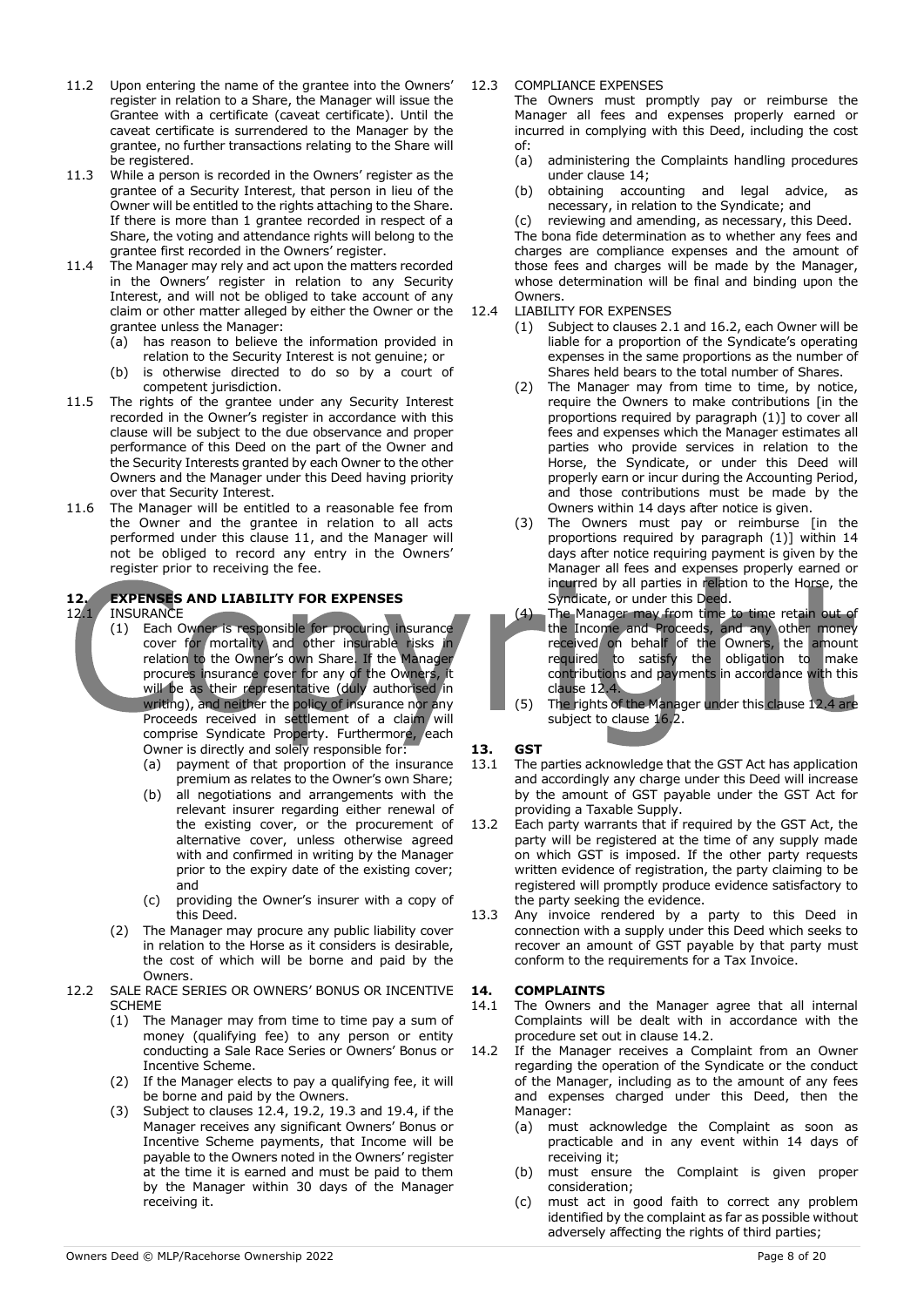- (d) may provide any of the following:
	- (i) an explanation of the circumstances giving rise to the Complaint;
	- (ii) an apology; or
	- (iii) the remedy as the Manager considers is appropriate in the circumstances; and
- (e) must communicate with the complainant within 45 days of receiving the Complaint:
	- (i) the Manager's determination in relation to the Complaint;
	- (ii) the remedies (if any) available to the complainant; and
	- (iii) information regarding further avenues of resolving the Complaint including, the prospect of the parties agreeing to independent arbitration of the dispute.

#### **15. LIEN AND CHARGE**

- 15.1 Each Owner (grantor) grants to the other Owners and the Manager collectively a Lien and Charge over the grantor's Share and proportion of the Syndicate Property and Proceeds as security for the proper performance of the grantor's obligations under this Deed, including:
	- (a) to pay the grantor's proportion of the Syndicate's operating expenses when due; and
	- (b) not to transfer or create any Encumbrance attaching to the grantor's Share other than in accordance with this Deed.
- 15.2 This Lien and Charge:
	- (a) entitles the Manager to possession of the grantor's Share; and
	- (b) includes the rights [authorities and powers] of the Manager under:
		- (i) clause 19.3, to apply any distributions of Income and Proceeds otherwise due to the grantor;
			- (ii) clause 19.4, to give a direction for the payment of the grantor's proportion of Income and Proceeds; and (iii) clause 19.5, to sell and transfer the grantor's Share;

when the grantor's breach of this Deed occurs.

15.3 The rights conferred by this clause 15 are in addition to and not in substitution of any rights of the parties at common law or under any statute.

#### **16. INDEMNITIES**

- 16.1 (1) The Owners acknowledge that as between themselves all liabilities and expenses incurred under this Deed are to be borne proportionately, in the same proportions as the number of Shares held bears to the total number of Shares.
	- (2) Each Owner covenants with every other Owner to indemnify them and keep them indemnified against all liabilities and expenses to the extent that those liabilities and expenses are borne otherwise than in the proportions stated in this Deed. However, nothing in this clause will require an Owner to indemnify any other Owner for liabilities and expenses incurred because of another Owner's breach of this Deed or contravention of any statute.
- 16.2 No Owner will pledge the credit of the Syndicate or hold oneself out as acting on behalf of the other Owners, and if any Owner purports to do so that Owner will be personally liable for any debt incurred.
- 16.3 Unless specifically contemplated by this Deed, no Owner will bind any other Owner to a transaction with any third party, except with a written authorisation from the Owner enabling the first mentioned Owner to do so.
- 16.4 The Owners will severally indemnify (in the same proportions as the number of Shares held bears to the total number of Shares) the Manager for all liabilities and expenses incurred in properly performing the Manager's duties.

## **17. LIMITATIONS TO OWNERS' RIGHT OF INDEMNITY**<br>17.1 The Manager will not be liable to the Owners for

- The Manager will not be liable to the Owners for damages for harm suffered by the loss or diminution in value of the Horse if it dies or its value is diminished because of:
	- (a) the materialization of a risk, howsoever arising, that is either:
		- (i) an Inherent Risk, including accident, illness, infertility or sub-fertility, injury, or natural cause; or
		- (ii) any other risk that was insignificant or not reasonably foreseeable; or
- (b) its failure to compete in or win any races or Prize Money.
- 17.2 (1) Except for any rights of indemnity specifically preserved by this Deed, the Owners individually and collectively waive, so far as the law permits, any rights they may have against the Manager to claim damages for harm suffered by the loss or diminution in value of the Horse, howsoever arising, including liability in negligence and the right of an Owner to claim for economic loss or loss of opportunity to earn future income.
	- (2) Any right of indemnity either specifically preserved or not capable of waiver will be limited in damages to the Application Price.
- 17.3 Certain legislation, including the Competition and Consumer Act, may impose consumer guarantees or imply warranties or conditions or impose obligations upon the Manager which cannot be excluded, restricted, or modified, or cannot be excluded, restricted, or modified, except to a limited extent. This Deed must be read subject to these statutory provisions. If these statutory provisions apply, to the extent to which the Manager is entitled to limit the Manager's liability, the liability is limited to:

(a) in the case of goods, at the Manager's option:

- (i) the replacement of the goods or the supply of equivalent goods;
	- (ii) the repair of the goods;
	- (iii) the payment of the cost of replacing the goods or of acquiring equivalent goods; or
	- (iv) the payment of the cost of having the goods repaired; and
- (b) in the case of services, at the Manager's option:
	- (i) the supplying of the services again; or
	- (ii) the payment of the cost of having the services supplied again.

#### **18. OWNERS' ACKNOWLEDGEMENTS AND DECLARATIONS**

- 18.1 Each Owner acknowledges executing this Deed at the Owner's own risk and that, except for what is set out in this Deed no person, including the Manager, has made any representation or provided any warranty in relation to:
	- (a) the services to be provided by the Manager;
	- (b) the physical soundness or suitability of the Horse for racing or any other purpose;
	- (c) the adequacy or reliability of any insurance cover procured by the Manager in accordance with clause 12.1; or
	- (d) the future value or saleability of the Shares or the Horse either at any time during the Term or upon termination of the Syndicate.
- 18.2 Each Owner further acknowledges that:
	- (a) SPECULATIVE NATURE OF INVESTMENT AND RISK owning and racing the Horse and thoroughbred

racehorses generally:

- (i) is speculative, as the Owners will incur significant obligations and expense without the assurance of any financial return; and
- (ii) involves risks, including those risks specifically referred to in clause 17.1;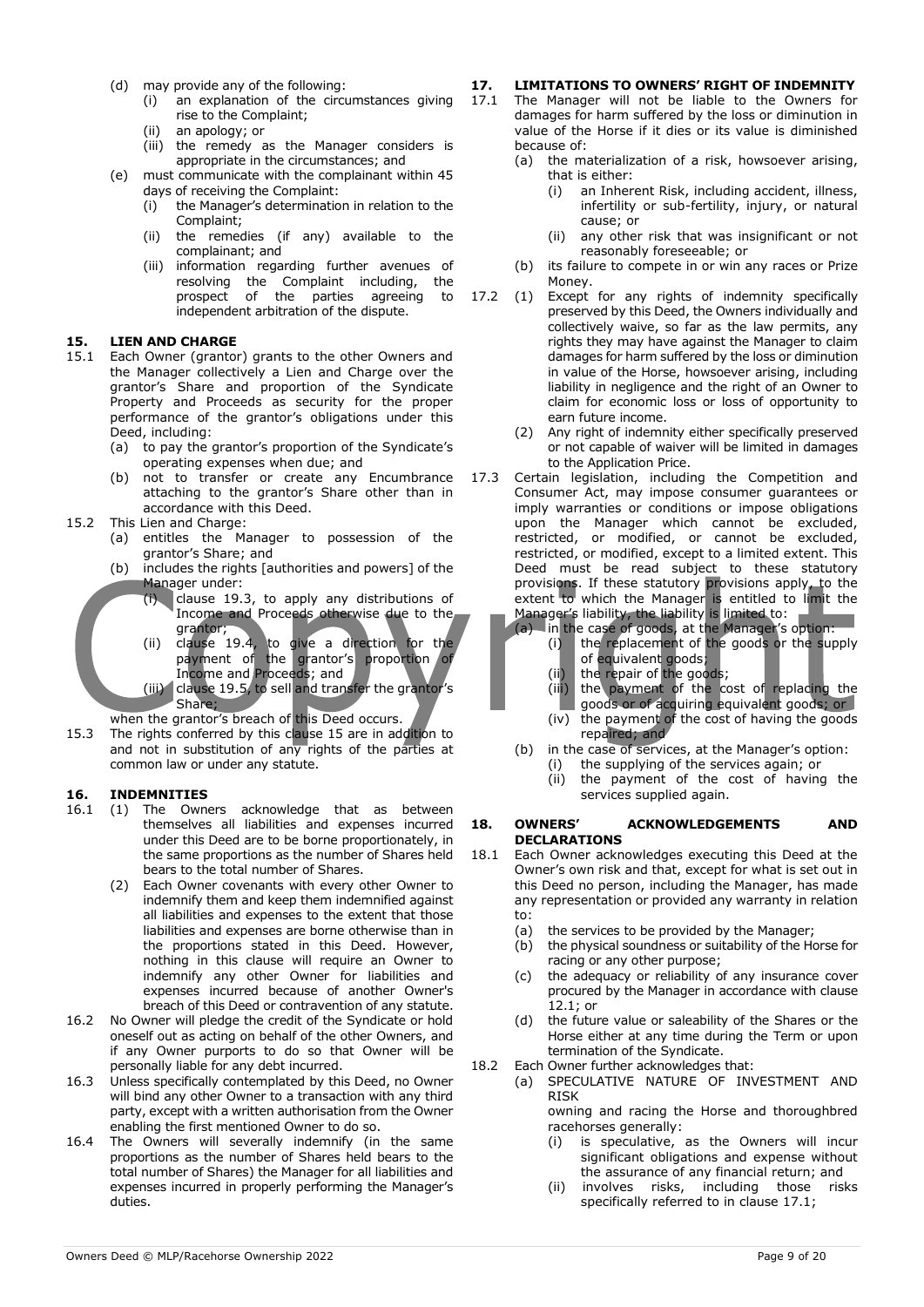- (b) LIMITATION ON OWNERS RIGHT TO CONTROL the right to control over their individual ownership interests in the Horse is subordinated to the authority of the Manager and the Trainer to operate the common enterprise that constitutes the Syndicate on behalf of all the Owners collectively in accordance with this Deed;
- (c) LIQUIDITY AND SOLVENCY a breach by any Owner of a payment obligation under this Deed may result in the common enterprise being illiquid or insolvent [the Syndicate Property being insufficient to pay all the operating expenses when due] necessitating the transfer of either:
	- (i) the Defaulting Party's Share to remedy the situation; or
	- (ii) the Horse and the winding up of the Syndicate;
- (d) NO REPRESENTATION OR WARRANTY AS TO PERFORMANCE any assessment or expression of opinion by the Manager as to how the Horse may perform in any specific race, or generally, will not constitute a representation or warranty as to performance;
- (e) AN ENTIRE MAY REQUIRE GELDING if the Horse is an Entire it may require gelding because of physical or behavioural considerations in an attempt to enhance racing performance, or if permitted to remain an Entire a residual value as a stallion is not assured;
- (f) NO ASSURANCE OF READY MARKET FOR SHARES OR HORSE

there may be no ready market for the Shares or the Horse either at any time during the Term or upon the winding up of the Syndicate; and

(g) WARNING NOTICE prior to executing this Deed, the Owner has been given and has read and understood the attachment marked "WARNING – IMPORTANT INFORMATION".

18.3 Each Owner declares that prior to executing this Deed, the Owner has had the opportunity to obtain:

- (a) independent legal advice in relation to the Owner's individual and collective rights and obligations as an Owner under this Deed;
- (b) a copy of the Training Agreement, including the Fees Notice; and
- (c) a copy of the Rules of Racing from website [www.racingaustralia.com.au]; and

and has either done so or freely declined to do so.

#### **19. DEFAULT**

- 19.1 (1) If an Owner fails to make any contribution or payment under this Deed by the due date the Manager may give notice to the Owner requiring payment of the outstanding amount within 14 days, failing which the Manager may charge compound interest at the rate of 1% per month on that amount for the period commencing on the initial due date and ending on the date payment is received.
	- (2) The right conferred by paragraph (1) will not prejudice any other rights which the Manager may have against the Owner.
- 19.2 If an Owner:
	- (a) breaches a material obligation under this Deed, including any payment obligation, and does not remedy the breach within 14 days after being given notice by the Manager requiring that it be remedied;
	- (b) is declared by a Principal Racing Authority to be ineligible to be an Owner under the Rules of Racing; or
	- (c) is either bankrupt or insolvent resulting in the Owner's assets having passed to a trustee in bankruptcy or similar administrator;

then the Owner ("Defaulting Party") will not until the breach is remedied be entitled to exercise any of the

rights conferred upon an Owner by this Deed, and the Manager may suspend all the rights and proceed to exercise the full range of legal and equitable remedies against the Defaulting Party.

- 19.3 RIGHT TO APPLY INCOME AND PROCEEDS
	- (1) While the Defaulting Party continues to be in breach of any payment obligation the Manager may apply distributions of Income and Proceeds otherwise due to the Defaulting Party in payment of the obligation.
		- (2) The Manager will pay to the Defaulting Party any distributions of Income and Proceeds not required to be applied by the Manager either in remedying or because of the Defaulting Party's breach of this Deed.
- 19.4 RIGHT TO GIVE A DIRECTION FOR THE PAYMENT OF INCOME AND PROCEEDS
	- (1) The Manager may give a direction for the payment of the Defaulting Party's proportion of Income and Proceeds if:
		- (a) the Horse is racing, by notice to the Principal Racing Authority or other payer of Net Prize Money, Owners' Bonus or Incentive Scheme payments and other bonuses, as the case requires;
		- (b) the Defaulting Party's Share or the Horse is sold, by notice to the selling agent or buyer, as the case requires; or
		- (c) there is a claim under any insurance policy attaching to the Defaulting Party's Share or the Horse, by notice to the insurer;

requiring payment directly to the Manager of the amount required to fully discharge any outstanding payment obligation of the Defaulting Party as a first call on the Defaulting Party's proportion of those moneys.

- (2) The Defaulting Party, in consideration of these presents and for good and valuable consideration, irrevocably directs the recipient of a notice given pursuant to paragraph (1) to make payment in accordance with the notice without reference to the Defaulting Party and without requiring a direction by order of the court for payment and attachment of debt. A statement specifying the outstanding amount and a copy of this Deed will constitute adequate notice.
- 19.5 POWER OF SALE OF SHARE
	- (1) If the Defaulting Party is in breach of a material obligation, including any payment obligation, for more than 60 days [or 7 days if the Defaulting Party has become ineligible to be an Owner under the Rules of Racing], the Manager may with the Owners' approval (by an Extraordinary Resolution) give notice to the Defaulting Party requiring the sale of the Defaulting Party's Share either:
		- (a) to those Owners who are able and willing to acquire it; or
		- (b) subject to clause 10.2, to any other eligible person and by the means as the resolution may authorise;

without requiring a direction by order of the court for sale and attachment of debt.

- (2) For the purpose only of the Manager exercising the Manager's right to sell the Defaulting Party's Share when its breach of this Deed occurs, the Defaulting Party in consideration of these presents and for good and valuable consideration irrevocably:
	- (a) nominates, constitutes, and appoints the Manager as the Defaulting Party's agent, attorney or representative (as the law permits) to sell the Share and to execute any instrument and do any act or thing required to effect the sale and convey to and assure the buyer the Share, as sold, including registration of the Transfer of Ownership with the Registrar of Racehorses or Principal Racing Authority; and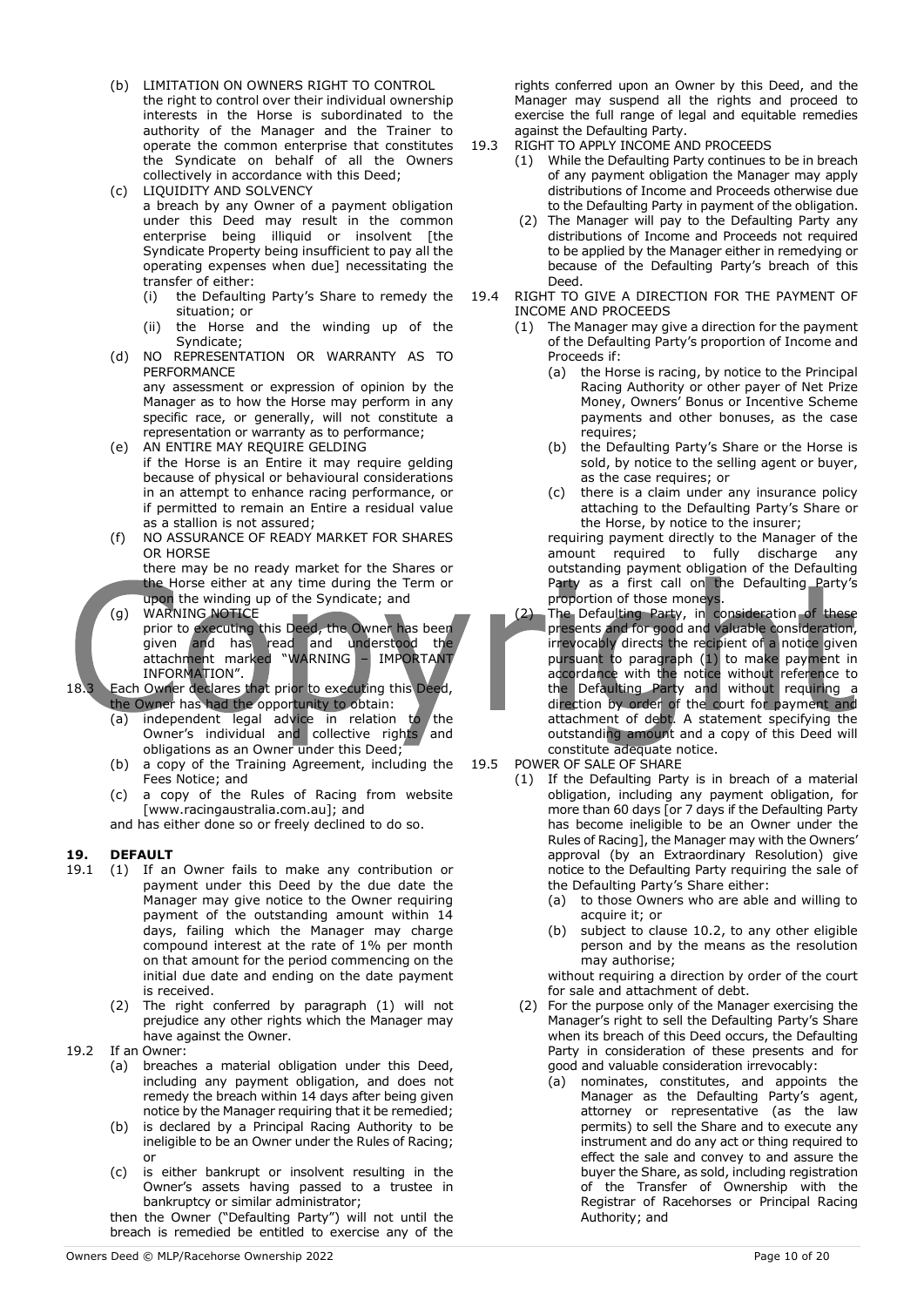- (b) directs the Registrar of Racehorses or Principal Racing Authority to register the Transfer of Ownership without reference to the Defaulting Party and without requiring a direction by order of the court for registration.
- (3) Any sale of the Defaulting Party's Share, other than at public auction or tender, must be in good faith and at a price not less than the fair market value of the Share as determined in writing by either MM or WI, or if neither of them is able and willing to act, then another member of the FBAA who is able and willing to act, at the Manager's discretion. The determination will be as an expert and will be final and binding upon the parties.
- (4) The Manager will effect the sale of the Defaulting Party's Share as soon as practicable after the sale price has been determined.
- (5) Upon the sale of the Defaulting Party's Share the Manager will apply the Proceeds:
	- (a) firstly, in payment of all sale fees and charges, including the sale entry fee and commission; and
	- (b) secondly, in payment of the Defaulting Party's outstanding payment obligations.

The Manager will pay to the Defaulting Party any net Proceeds not required to be applied by the Manager either in remedying or because of the Defaulting Party's breach of this Deed.

- 19.6 If the Manager is unable to:
	- (a) secure the Defaulting Party's compliance with the Defaulting Party's payment obligations; or
	- (b) effect the sale or surrender of the Defaulting Party's Share either to the other Owners or other eligible person;

then the Manager may give notice to the Owners in accordance with clause 20.3 of an intention to wind up the Syndicate because its purpose cannot be accomplished as a consequence of the common enterprise being illiquid or insolvent [the Syndicate Property being insufficient to pay all the operating expenses when due].

#### 19.7 RIGHT TO INDEMNITY COSTS

If the Manager or its nominee undertakes any account management or debt recovery action with any agency or legal proceedings against the Defaulting Party in relation to the breach of a material obligation under this Deed, including any payment obligation, the Manager may recover from the Defaulting Party all fees and expenses, including account management fees, agency commissions, legal fees, and other expenses incurred in relation to such action or proceedings on a full indemnity basis.

19.8 OTHER RIGHTS

The rights conferred by clauses 19.1 to 19.7 inclusive will not prejudice any other rights which the Manager or other party to this Deed may have against the Defaulting Party.

#### **20. TERMINATION**

- 20.1 This Deed (as amended by modification or replacement deed) will have full force and effect until it is ended by the first to occur of the following:
	- (a) the Horse dies;
	- (b) the Owners agree (by an Extraordinary Resolution) to:
		- (i) retire the Horse from racing and wind up the Syndicate in accordance with clause 20.3; or
		- (ii) transfer the Horse and wind up the Syndicate in accordance with clause 20.4;
	- (c) the Manager exercises its right to transfer the Horse and wind up the Syndicate in accordance with clause 20.5; or
	- (d) a direction is given by order of the court requiring the sale of the Horse and the winding up of the Syndicate;

and the Syndicate is wound up.

- 20.2 (1) The following parties may petition the court for an order requiring the sale of the Horse and the winding up of the Syndicate:
	- (a) an Owner or Owners of at least 50% of the legal and beneficial title to the Horse; or
	- the Manager if it considers the Syndicate's purpose either has been accomplished or cannot be accomplished.

The court may order that the Manager proceed to sell the Horse and wind up the Syndicate or appoint a trustee or receiver (or similar administrator) to do so.

- (2) Except for paragraph (1), the Owners individually and collectively waive, so far as the law permits, any rights they may have to petition the court for an order requiring the sale of the Horse and the winding up of the Syndicate.
- 20.3 RETIREMENT FROM RACING

Upon the Horse being retired from racing:

- (a) if it is suitable for breeding, the Horse must be transferred in accordance with clause 20.5 unless:
	- (i) the Owners agree (by an Extraordinary Resolution) to modify or replace this Deed with provisions that provide for the ongoing operation of the common enterprise for the purpose of using the Horse for breeding; and
	- (ii) any Owner who wishes to sell a Share can achieve a sale in accordance with the procedure set out in clause 10.4; or
- (b) if the Horse is a gelding or otherwise unsuitable for breeding purposes, it must be offered for sale in accordance with clause 20.4 unless all the Owners agree (by a Resolution at a meeting of Owners with all Owners who vote on the Resolution casting votes to pass the Resolution) to the Horse being:
	- (i) transferred to an Owner or other appropriate person for its retirement; or
	- (ii) retrained and rehomed as an equestrian or riding horse.

#### 20.4 TRANSFER (INCLUDING SALE OR OTHER DISPOSAL)

- (1) Unless otherwise expressly authorised by this Deed or directed by order of the court, the Horse will only be transferred in accordance with the terms of an Extraordinary Resolution of the Owners. In the absence of an Extraordinary Resolution of the Owners to the contrary, any sale other than by public auction or tender must be in good faith and at a price not less than the fair market value of the Horse as determined in writing by either MM or WI, or if neither of them is able and willing to act, then another member of the FBAA who is able and willing to act, at the Manager's discretion.
- (2) The Owners, individually and collectively, in consideration of these presents and for good and valuable consideration irrevocably:
	- (a) nominate, constitute, and appoint the Manager as their agent, attorney or representative (as the law permits) to transfer the Horse in accordance with this clause 20 and to execute any instrument and do any act or thing required to effect the transfer, including registration of the Transfer of Ownership with the Registrar of Racehorses or Principal Racing Authority; and
	- (b) direct the Registrar of Racehorses or Principal Racing Authority to register the Transfer of Ownership without reference to the Owners and without requiring a direction by order of the court for registration.
- (3) If the Manager proceeds to publicly offer the Horse for sale by private treaty, auction or tender any owner, except for a Defaulting Party under clause 19.2, may submit an offer to acquire the Horse or bid at any auction or tender, without reference to the other Owners. A Defaulting Party under clause 19.2 will not be entitled to submit an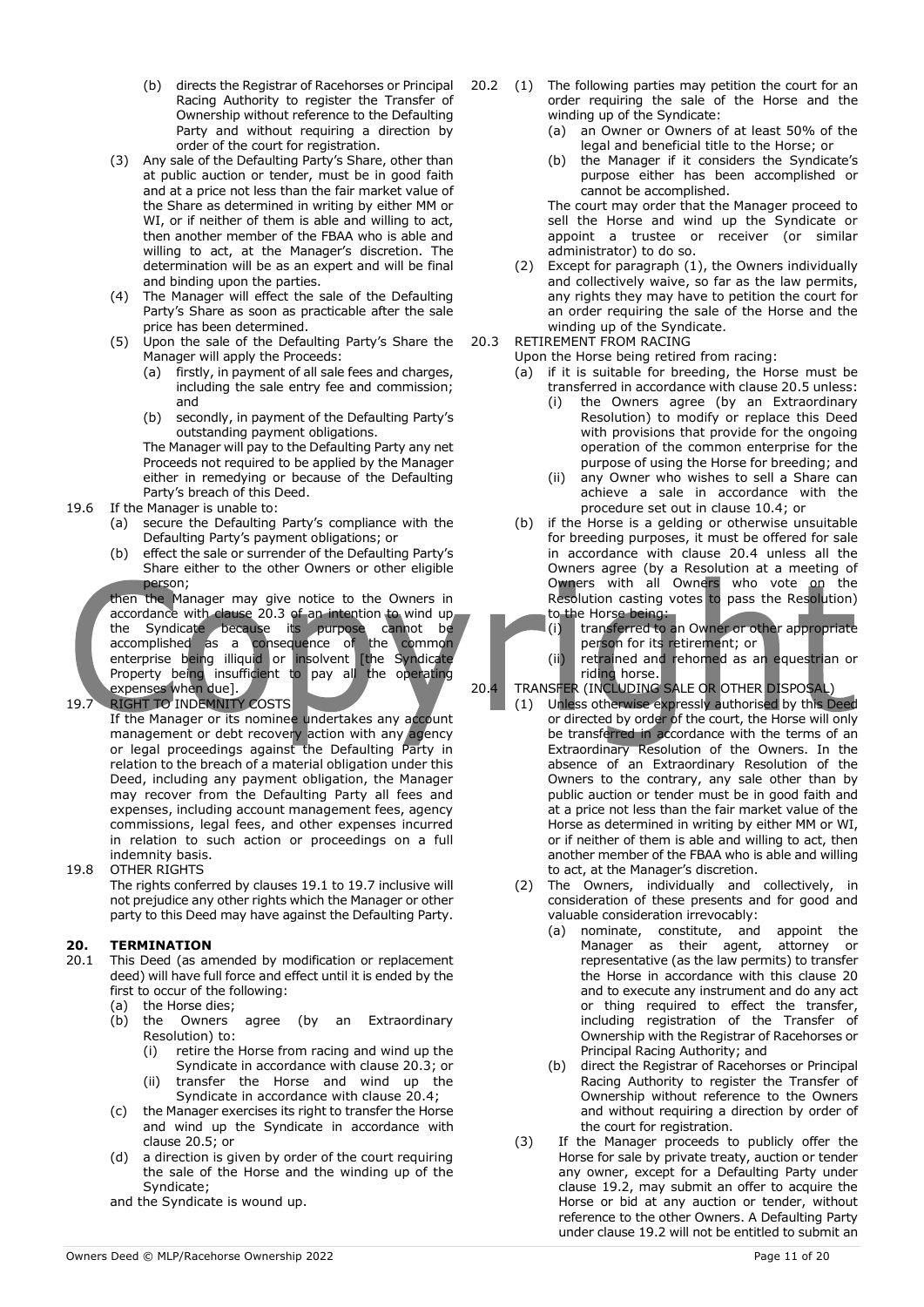offer to acquire the Horse or to participate in any auction or tender.

- 20.5 MANAGER'S RIGHT TO WIND UP SYNDICATE
	- (1) The Manager may take steps to wind up the Syndicate in accordance with the procedure set out in this clause 20 if it considers that the Syndicate's purpose either:
		- (a) has been accomplished; or
		- (b) cannot be accomplished.
	- (2) The Manager must give notice to the Owners:
		- (a) explaining the proposal to wind up the Syndicate, including how the Syndicate's purpose either has been accomplished or why that purpose cannot be accomplished; and
		- (b) informing the Owners:
			- (i) of their right to convene an Owners' meeting to consider the proposed winding up and to vote on any Extraordinary Resolution the Owners propose about the winding up of the Syndicate; and
			- (ii) that the Manager is permitted to wind up the Syndicate unless an Owners' meeting is convened to consider the proposed winding up within 28 days of the Manager giving notice to the Owners.
	- (3) If the Manager gives notice to the Owners of an intention to wind up the Syndicate because the Syndicate's purpose cannot be accomplished and this situation is remedied within 28 days after notice is given, the Manager will not take any further action to wind up the Syndicate. However, if either no Owners' meeting is convened to consider the proposed winding up, or an Owners' meeting is convened but the situation is not remedied within 7 days after the Owners' meeting, then the Manager may proceed with the transfer of the Horse and the winding up of the Syndicate, or appoint a trustee or receiver (or similar administrator) to do so, without requiring a direction by order of the court for such action.
- 20.6 PROCEEDS
	- Upon the sale of the Horse the Manager will:
		- (a) apportion the net Proceeds between the Owners [in the same proportions as the number of Shares held bears to the total number of Shares]; and
		- (b) subject to the authority of the Manager to deduct any outstanding contribution or levy due to the Syndicate and payable by an Owner from that Owner's proportion of the Proceeds, distribute to the Owners their proportion of the Proceeds.
- 20.7 All rights and obligations accruing prior to the End Date will not be affected or prejudiced by the Syndicate ending.
- 20.8 Upon the completion of the winding up of the Syndicate, the Manager will:
	- (a) distribute to the Owners the Syndicate Property and any other money held by the Manager on their behalf;
	- (b) prepare the Accounts for the final Accounting Period; and
	- (c) forward a copy of the Accounts to the Owners.

#### **21. PPSA**

- 21.1 SECURITY AGREEMENT
	- This Deed will constitute a Security Agreement under the PPSA. The rights conferred by this clause are in addition to and not in substitution of any rights of the parties at common law or under any statute.
- 21.2 GRANT OF SECURITY INTEREST AND CONSENT TO REGISTRATION

Each Owner (grantor):

(a) grants to the other Owners collectively and the Manager (each a "secured party") a Security Interest attaching to the grantor's:

(i) Share as livestock (as that term is defined in the PPSA); and

(ii) proportion of the Syndicate Property and Proceeds;

to secure the proper performance of the grantor's obligations under this Deed;

- (b) consents to the secured parties registering the Security Interests on the PPSR;
- (c) authorises the Manager to create a secured party group which includes all the secured parties, and to act as their agent for the purposes of registration, maintenance, and enforcement of the Security Interests;
- (d) undertakes:
	- (i) to execute any instrument required to enable the Manager to register a Financing Statement or Financing Change Statement from time to time on the PPSR to perfect the Security Interests and, together with the other secured parties, to pay all fees and expenses incurred in relation to the registration, maintenance, enforcement, or discharge of the Security Interests; and
	- (ii) not to grant any Encumbrance to any other person attaching to the grantor's Share without first obtaining the Manager's written consent, which will be deemed to be the consent of all the secured parties;
- (e) declares that, to the extent permitted under the PPSA, sections 142 and 143 of the PPSA do not apply to this Deed or the Security Interests; and
- (f) waives any right as permissible under the PPSA to receive a notice.

#### **22. NOTICES**

- Any notice, demand, or other instrument given pursuant to this Deed will be deemed properly given if it is in writing and delivered to or sent by prepaid mail to an address within Australia, or by prepaid airmail post to an address outside Australia, or by facsimile or email transmission, in the case of:
- (a) the Manager, to the Manager's address or number specified in Schedule 1; and
- (b) an Owner, to the Owner's address or number set out in the register of Owners.
- 22.2 Notice given in accordance with clause 22.1 will be deemed to have been duly served, in the case of:
	- (a) prepaid mail to an address within Australia, upon the expiration of 5 Business Days after the day of posting;
	- (b) prepaid airmail post to an address outside Australia, at the expiration of 7 Business Days after the day of posting; and
	- (c) facsimile or email transmission, on the day after the date of transmission.

#### **23. FURTHER ASSURANCES**

- 23.1 Each Owner will at the Owner's own expense, when called upon by the Manager to do so, execute any instrument and do any act or thing required to give effect to this Deed.
- 23.2 If the Manager gives notice to an Owner requiring the Owner to perform an obligation under clauses 10.1, 10.4, or 23.1, and the Owner fails to perform the obligation within 21 days after notice is given, then the Owner in consideration of these presents and for good and valuable consideration irrevocably appoints the Manager as the Owner's agent, attorney, or representative (as the law permits) to execute any instrument and do any act or thing required to fulfil the obligation.

#### **24. GOVERNING LAW**

24.1 The law governing this Deed is the law of the Commonwealth of Australia and of the state or territory specified in Schedule 1, and the forum for all disputes will be either the Federal Court of Australia, or the Courts, of that place, to the authority of and which,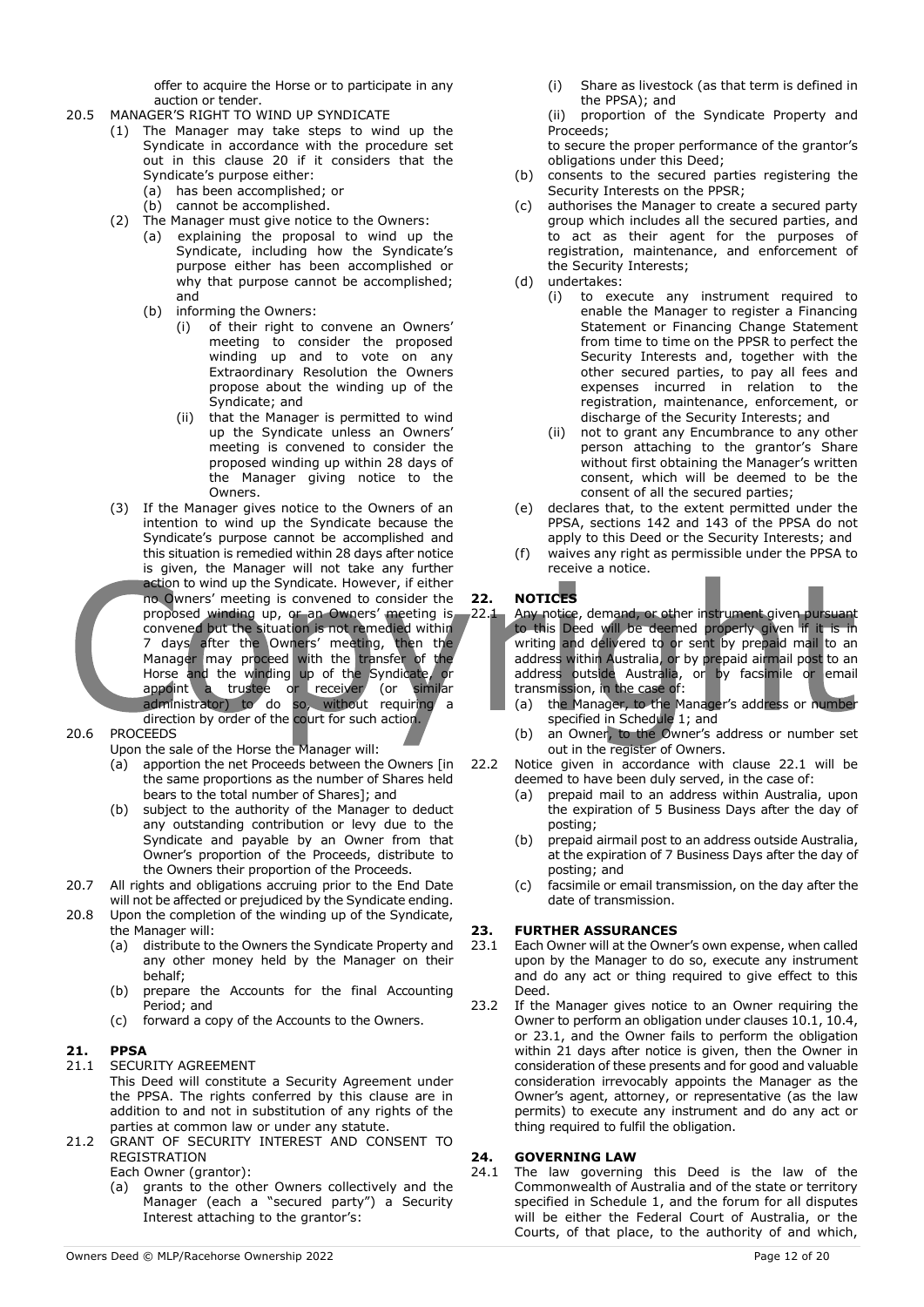including any appellate jurisdictions of those courts, the parties unconditionally submit and confine themselves.

24.2 The parties submit themselves to the jurisdictions of the Courts of the Commonwealth of Australia and that place for all proceedings arising from this Deed.

#### **25. AMENDMENT**

- 25.1 The Manager may only amend (including add to or delete from) this Deed by modification or replacement deed with the Owners' approval (by a Special Resolution).
- 25.2 No amendment will be made to this Deed that adversely affects the rights of each Owner to receive the Owner's proportion of the Income and Proceeds.

#### **26. EXECUTION**

An Owner can apply to become a party to this Deed by executing an Application Deed and forwarding it to the Manager and will become bound by this Deed upon being registered as an Owner.

## 27. **DEFINITIONS AND INTERPRETATION**<br>27.1 The following words have these meanings

The following words have these meanings in this Deed unless the contrary intention appears:

**Accounting Period** means any one of the following periods:

- (a) the period from the Commencement Date to 30 June next;
- (b) each following period of 12 months ending on 30 June in each year until 30 June immediately preceding the End Date; or
- (c) the period from 1 July immediately preceding the End Date to the End Date;

but the Manager may alter the Accounting Period to a period of 12 months ending on a date other than 30 June and in those circumstances the reference to 30 June and

1 July are altered accordingly. **Accounts** means the profit and loss accounts and balance sheet for the Syndicate and includes statements, reports and notes attached to or intended to be read with any of those profit and loss accounts or balance sheets, which accounts must be prepared in accordance with generally accepted accounting principles.

Applicant means each person who, in accordance with this Deed, is entitled to acquire a Share.

**Application Deed** means an application for a Share in the form of Schedule 2.

**Application Price** means the amount specified in Schedule 1 at which Shares were initially offered for sale prior to the Commencement Date of the Syndicate.

**Associate** has the meaning given to it in the Corporations Act.

**Business Day** means a day that is not a Saturday, Sunday, bank holiday or public holiday in the state specified in Schedule 1.

**Chair** means the chairperson of an Owner's meeting held in accordance with clause 6.

**Charge** means the right to seize and sell, including a power of sale, and the right to receive and apply, as the context requires.

**Commencement Date** means the commencement date of the Syndicate or this Deed, as the context requires.

**Competition and Consumer Act** means the *Competition and Consumer Act 2010 (Cth),* as amended. **Complaint** means an expression of dissatisfaction made to an organisation, related to its products or services, or the complaints handling process itself, where a response or resolution is explicitly expected.

**Corporations Act** means the *Corporations Act 2001 (Cth),* as amended.

**Deed** means the provisions (including all covenants, terms, and conditions) of this document, including any modification or replacement deed adopted by the Manager with the Owners approval.

#### **Encumbrance** means any:

- (a) Security Interest;
- (b) right, interest or arrangement which has the effect of giving another person a preference, priority, or

advantage over creditors, including any right of set-off;

(c) third party right or interest in property, or any right arising from the enforcement of a judgement;

or agreement to create any of them or allow any of them to exist.

**End Date** means the date upon which the Syndicate is ended in accordance with clause 20.

**Entire** means a male horse that has not been gelded.

**Extraordinary Resolution** means a resolution:

- (a) of which notice in accordance with clause 6.1 has been given; and
- (b) that has been passed by at least 50% of the total votes that are capable of being cast by Owners entitled to vote on the resolution (including Owners who are not present in person or by attorney, proxy or representative).

**FBAA** means *Federation of Bloodstock Agents Australia Ltd (ABN 27 003 596 718).*

**Fees Notice** means the notice (as amended) of the Trainer's current basic fees and charges, including any additional remuneration or gratuities that the Owners may be required to pay to or bestow upon the Trainer for maintaining, training, and racing the Horse.

**Financing Statement** has the meaning given to it in the PPSA.

**Financing Change Statement** has the meaning given to it in the PPSA.

**GST Act** means the *"A New Tax System (Goods and Services Tax) Act 1999",* as amended.

**Horse** means the thoroughbred colt, filly, Entire, gelding or mare the object of this Deed described in Schedule 1. **Including Without Limitation**. Unless the context otherwise requires, where the word "include", "includes", or "including" appears it will be deemed to be followed by

the words "without limitation". **Income** means, for the Syndicate and any Accounting Period, the net income of the Syndicate in respect of the Accounting Period determined in accordance with generally accepted accounting principles, whether accrued, due, or receivable or received and not previously accounted for.

**Inherent Risk** means a risk of something occurring that cannot be avoided by the exercise of reasonable care.

**Lien** means the right to retain.

Lifetime Service Right means an entitlement to a service right during each southern hemisphere stud season free of any service fee. The granting of a Lifetime Service Right does not bestow upon the holder of the right any interest in the legal or beneficial title to the Horse.

**Managed Investment Scheme** has the meaning given to it in the Corporations Act.

**MM** means *Magic Millions Sales Pty Ltd (ABN 54 078 396 317).*

**Manager** means the person or entity named in Schedule 1, or subsequently appointed by the Owners under this Deed, as the Manager.

**Month** means calendar month.

**Owner** means a person or entity who holds a Share in the Horse. Joint holders of a Share will count as a single Owner, unless otherwise provided.

**Owners' behalf** means on behalf of all the Owners as a group.

**Owners' Bonus or Incentive Scheme** means any owners bonus or incentive scheme (e.g., BOBS, QRIS, SABIS or VOBIS) for which the Horse is eligible.

**Net Prize Money** means the Owners' proportion of Prize Money after the mandatory deductions by the Principal Racing Authority under the Rules of Racing.

**PPSA** means the *Personal Property Securities Act 2009 (Cth),* as amended.

**PPSR** means the *Personal Property Securities Register* under the PPSA.

**Principal Racing Authority** means the body responsible for the regulation of thoroughbred horse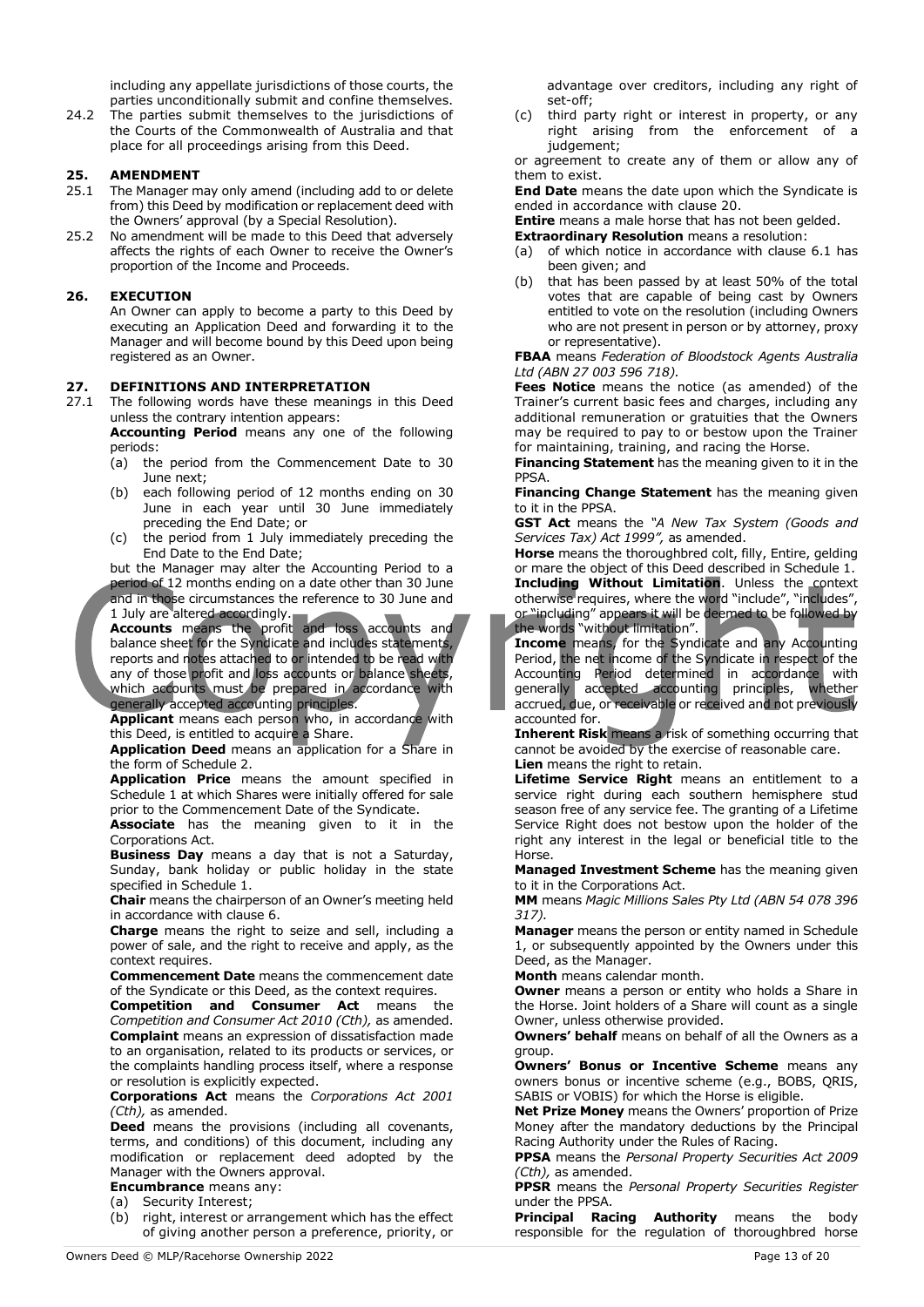racing in the place in which the Horse is racing or may race, and for the purpose of the ASIC Instrument the "**Lead Regulator**".

**Prize Money** means the total amount of advertised Prize Money.

**Proceeds** means proceeds of sale of a Share or the Horse, or of any insurance claim paid, as the context requires.

**Racing Colours** means the racing colours specified in Schedule 1.

**Registrar of Racehorses** means the registrar under the Rules of Racing.

**Resolution** (subject to any further qualification specified in this Deed) means:

(a) a resolution passed at an Owners' meeting;

- (i) on a show of hands, by the requisite majority of Owners present in person or by attorney, proxy or representative; or
- (ii) if a poll is demanded, by the Owners of the requisite majority of Shares held by Owners present in person or by attorney, proxy, or representative voting on the poll; or
- (b) where the law allows, a resolution in writing signed by Owners holding the requisite majority of the Shares.

**Rules of Racing** means the Australian Rules of Racing, including the TOR Rules, applying in the place where the Horse is racing or may race. These rules are<br>published by Racing Australia ("**RA**") and published by Racing Australia ("**RA**") and supplemented by local rules ("**LR**") determined by each Principal Racing Authority, as amended.

**Sale Race Series** means any sale race or race series (e.g., MM, QRIS, or WI) for which the Horse is eligible.

**Secretary** means the Secretary referred to in clause 3.6(g) of this Deed.

**Secured Party** means a person who is granted a Security Interest or Caveat Certificate under this Deed. **Security Interest**:

- (a) in relation to any personal property (as defined in the PPSA), has the meaning given to it in the PPSA; and
- (b) in relation to any other property, means any charge, mortgage, pledge, bill of sale, hypothecation, lien, arrangement concerning the deposit of documents evidencing title, trust, power or title retention arrangement, or any other covenant or arrangement of any nature made to secure the payment of money or the observance of an obligation.

**Share** means 1 of the equal undivided ownership interests in the Horse specified in Schedule 1.

**Share Transfer** means a Share Transfer in the form of Schedule 3.

**Special Resolution** means a resolution:

- (a) of which notice in accordance with clause 6.1 has been given; and
- (b) that has been passed by at least 75% of the votes that are capable of being cast by Owners entitled to vote on the resolution (including Owners who are not present in person or by attorney, proxy or representative).

**Syndicate** means the co-ownership contract-based "common enterprise" arrangements evidenced by this Deed made for the purpose of using the Horse for racing. **Syndicate Name** means the syndicate name, if any, specified in Schedule 1 and registered with the Registrar of Racehorses by the Manager on behalf of the Owners.

**Syndicate Property** means any contributions to or Income of the Syndicate, including:

- (a) Owners' contributions to operating expenses (regardless of whether they are paid to the Syndicate's designated bank account maintained by the Manager, or by each Owner directly to the Trainer and other Third-Party Service Providers, the Owner's proportion of operating expenses); and
- (b) Prize Money, Owners' Bonus or Incentive Scheme payments and other bonuses won by the Horse

(regardless of whether it is paid by the Principal Racing Authority to the Syndicate's designated bank account maintained by the Manager, or to each Owner directly, the Owner's proportion of the Income.

The Horse does not comprise Syndicate Property, as it is owned by the Owners as tenants-in-common.

**Syndicate Records** means all books, records, and other documents relating to the Syndicate's operations, including the Accounts and Owners' register.

**Tax Invoice** has the meaning given to it in the GST Act.

**Taxable Supply** has the meaning given to it in the GST Act.

**Term** means the period from the Commencement Date until the End Date.

**Third-Party Service Provider** means any external service provider contracted by either the Manager, or the Trainer, to provide services in relation to the Horse, including, but not limited to agistment, pre-training, training, and racing, dentistry, farriery, veterinary, and transportation.

**TOR Rules** means those rules set out in Schedule 2 of the Rules of Racing.

**Trainer** means the appropriately licensed person named in Schedule 1, or subsequently appointed by the Manager as the Trainer under this Deed.

**Training Agreement** means the agreement between the Trainer and the Owners (agreed by the Manager on behalf of the Owners collectively) pursuant to which the Trainer agrees to provide training and ancillary services in relation to the Horse as a whole.

**Training Fees Disputes Resolution Procedures**  means the procedures in the TOR Rules (TOR Rules 4 to 9 inclusive) for the resolution of a dispute between the

trainer and the owner over the payment of training fees. **Transfer**. Unless the context otherwise requires, where the word "transfer" or "transferred" appears it will be deemed to be followed by the words "sell or otherwise dispose of", "sale or other disposal", or "sold or otherwise disposed of" as appropriate.

**Transfer of Ownership** is a prescribed form of the Registrar of Racehorses or Principal Racing Authority.

**Trophy** includes any trophy, rug, sash, trinket, prize, or other non-cash benefit.

**Unanimous Resolution** means a resolution which is unanimously passed at a duly convened general meeting of Owners at which all persons entitled to exercise the power of voting conferred by or under this Deed are present personally or by proxy or vote in writing at the time of the motion.

**Will**. Unless the context otherwise requires, where the word "must" or "will" appears in relation to an obligation it means a positive obligation of the party to perform the action, whereas "must not" or "will not" means a prohibition on the party performing the action.

**WI** means *William Inglis & Son Ltd (ABN 75 000 011 307).*

- 27.2 In this Deed unless the contrary intention appears:
	- (i) the singular includes the plural, and the plural includes the singular;
	- (ii) a reference to any one gender includes a reference to each other gender;
	- (iii) a reference to a person includes a reference to a firm, corporation, or other corporate body;
	- (iv) a reference to writing includes a reference to printing, typing and other methods of producing words in a visible form;
	- (v) a reference to any legislation includes subordinate legislation under it and includes that legislation and subordinate legislation as modified or replaced;
	- (vi) a reference to any regulatory policy, legislative instrument, or similar, includes that policy, legislative instrument, or similar, as modified or replaced;
	- (vii) where a word or expression is given a specific meaning, other parts of speech and grammatical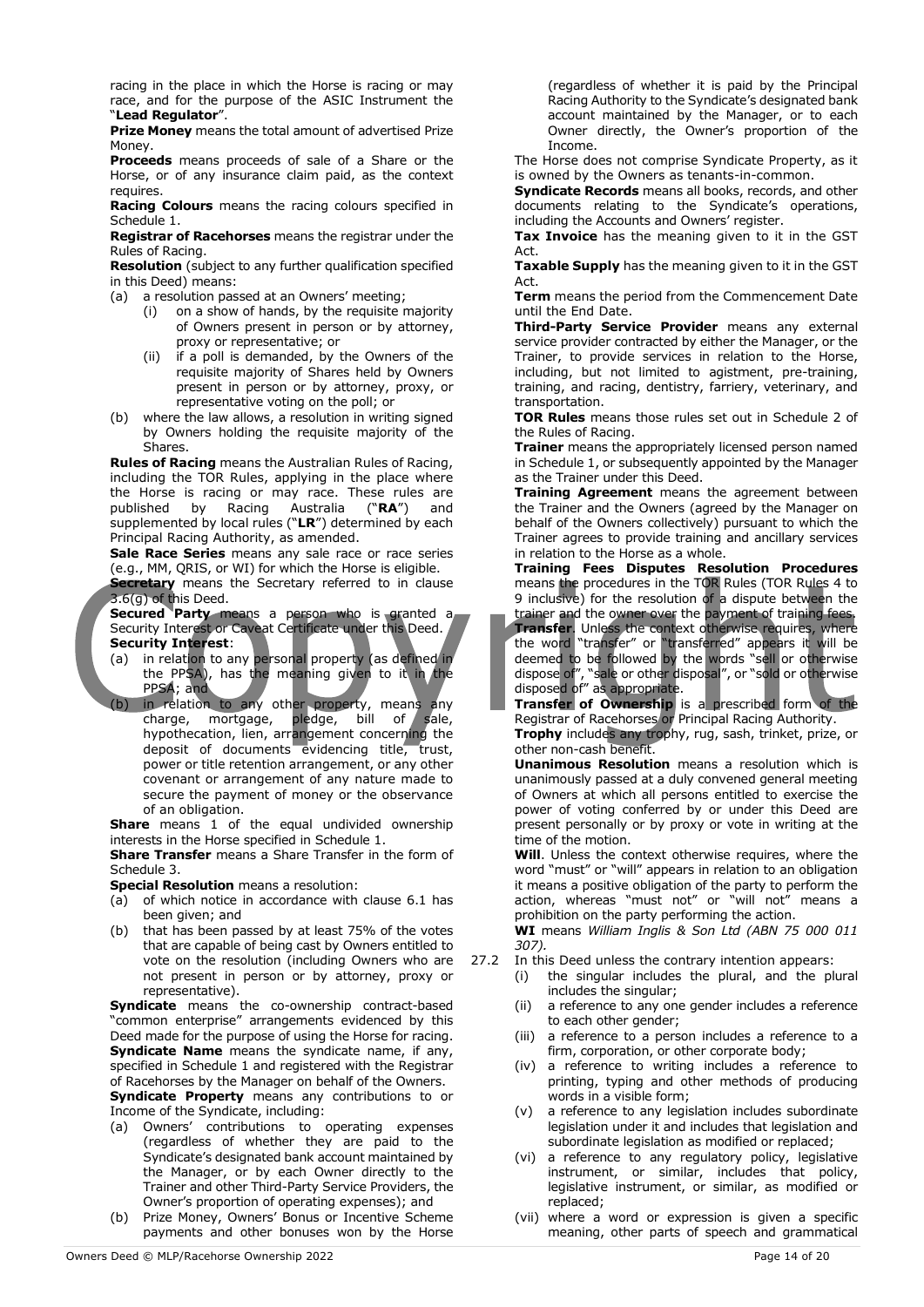forms of that word or expression have corresponding meanings;

- (viii) headings are for ease of reference and do not affect the construction of this Deed;
- (ix) if a party consists of more than one person this Deed binds them jointly and each of them severally;
- (x) this Deed binds, in addition to the parties, their<br>respective legal personal representatives, respective legal personal successors and assigns; and
- (xi) any schedule or annexure will form part of this Deed.

# Copyright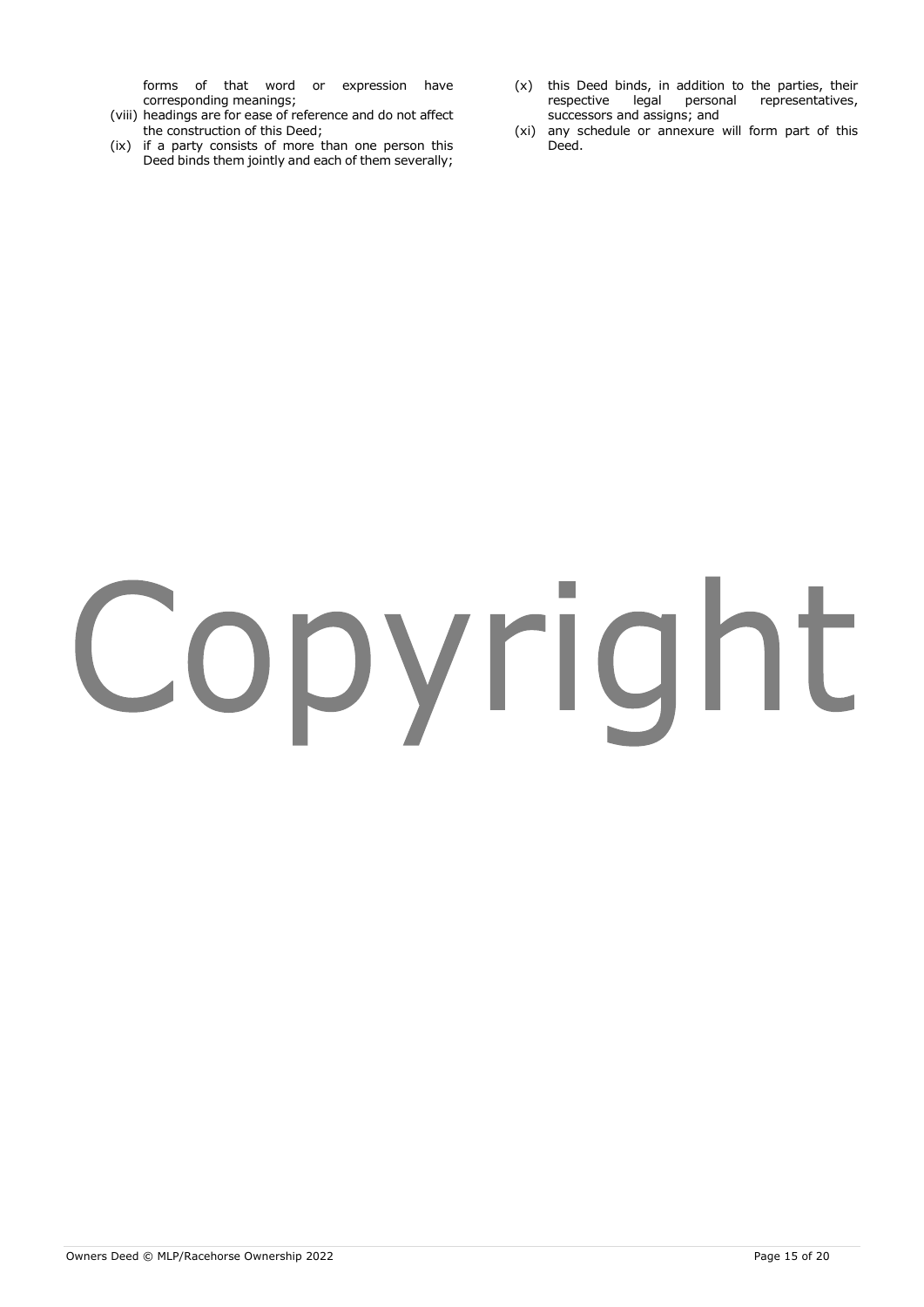#### **SCHEDULE 2**

#### **SHARE APPLICATION – TO BE COMPLETED AND EXECUTED BY OWNER**

| THIS DEED is made on the<br>day of<br>BY:                                                                                                                                                                                                                                                                                                  |                  |                   | $\mathbf{r}$          |
|--------------------------------------------------------------------------------------------------------------------------------------------------------------------------------------------------------------------------------------------------------------------------------------------------------------------------------------------|------------------|-------------------|-----------------------|
| Applicant (1) - Surname:                                                                                                                                                                                                                                                                                                                   |                  |                   |                       |
| Given name(s):                                                                                                                                                                                                                                                                                                                             |                  | Date of birth:    |                       |
| Applicant (2) - Surname:                                                                                                                                                                                                                                                                                                                   |                  |                   |                       |
| Given name(s):                                                                                                                                                                                                                                                                                                                             |                  | Date of birth:    |                       |
| Company name:                                                                                                                                                                                                                                                                                                                              |                  | ACN:              |                       |
| Syndicate/trading name, if any:                                                                                                                                                                                                                                                                                                            |                  |                   |                       |
| Street address:                                                                                                                                                                                                                                                                                                                            |                  |                   |                       |
| PO Box, if preferred mailing address:                                                                                                                                                                                                                                                                                                      |                  |                   |                       |
| Suburb:                                                                                                                                                                                                                                                                                                                                    | State:           | Postcode:         |                       |
| Telephone: (Bus)                                                                                                                                                                                                                                                                                                                           | Home:            | Mobile:           |                       |
| Email:                                                                                                                                                                                                                                                                                                                                     |                  |                   |                       |
| Tax file number (voluntary):                                                                                                                                                                                                                                                                                                               |                  |                   |                       |
| Australian Business Number (ABN), if applicable:                                                                                                                                                                                                                                                                                           |                  |                   |                       |
| If you have an ABN number, are you registered for GST (if applicable):                                                                                                                                                                                                                                                                     |                  |                   |                       |
| Where ABN is not supplied, please confirm that you are a hobby owner:                                                                                                                                                                                                                                                                      |                  |                   |                       |
| If you are a Foreign Company, you must provide a Foreign Company - Australian Registered Body Number (ARBN):                                                                                                                                                                                                                               |                  |                   |                       |
| BANK ACCOUNT DETAILS FOR PAYMENT OF DISTRIBUTIONS, IF ANY, BY EFT                                                                                                                                                                                                                                                                          |                  |                   |                       |
| <b>ACCOUNT NAME</b>                                                                                                                                                                                                                                                                                                                        | <b>BANK NAME</b> | <b>BSB NUMBER</b> | <b>ACCOUNT NUMBER</b> |
|                                                                                                                                                                                                                                                                                                                                            |                  |                   |                       |
| [ALL DETAILS specified in the above table MUST be provided as the information is required by the Registrar of<br>Racehorses when registering the ownership].<br><b>IN FAVOUR</b><br>OF:<br><b>The Manager</b><br><b>The Racing Manager</b><br>AND:<br>AND:<br>Each person who from time to time is bound as an Owner by the deed dated the |                  |                   | day of                |

("Owners Deed") governing the ownership of the thoroughbred horse

| Name of Horse: |      |                       |              |
|----------------|------|-----------------------|--------------|
| Colour:        | Sex: |                       | Year foaled: |
| Sire:          |      | Dam:                  |              |
| Life number:   |      | ASB Microchip number: |              |

by reason of executing a deed in the form of this deed (each separately called an "Owner" and collectively the "Owners").

#### **RECITALS**

- A. The Applicant has been accepted by the Manager as an Owner, subject to the Owners Deed.
- B. The Applicant has agreed to execute this deed for the benefit of each other party to the Owners Deed.

#### **NOW BY THIS DEED OF AGREEMENT it is agreed as follows:**

- 1. The Applicant hereby covenants and agrees with the Manager and the Owners from time to time of Shares in the Horse and the Syndicate that the Applicant will be bound by the Owners Deed and will comply with all the obligations imposed on each Owner as if the Applicant had executed the Owners Deed and was an original party to it.
- 2. Words and expressions used in this deed will have the same meaning as they have in the Owners Deed.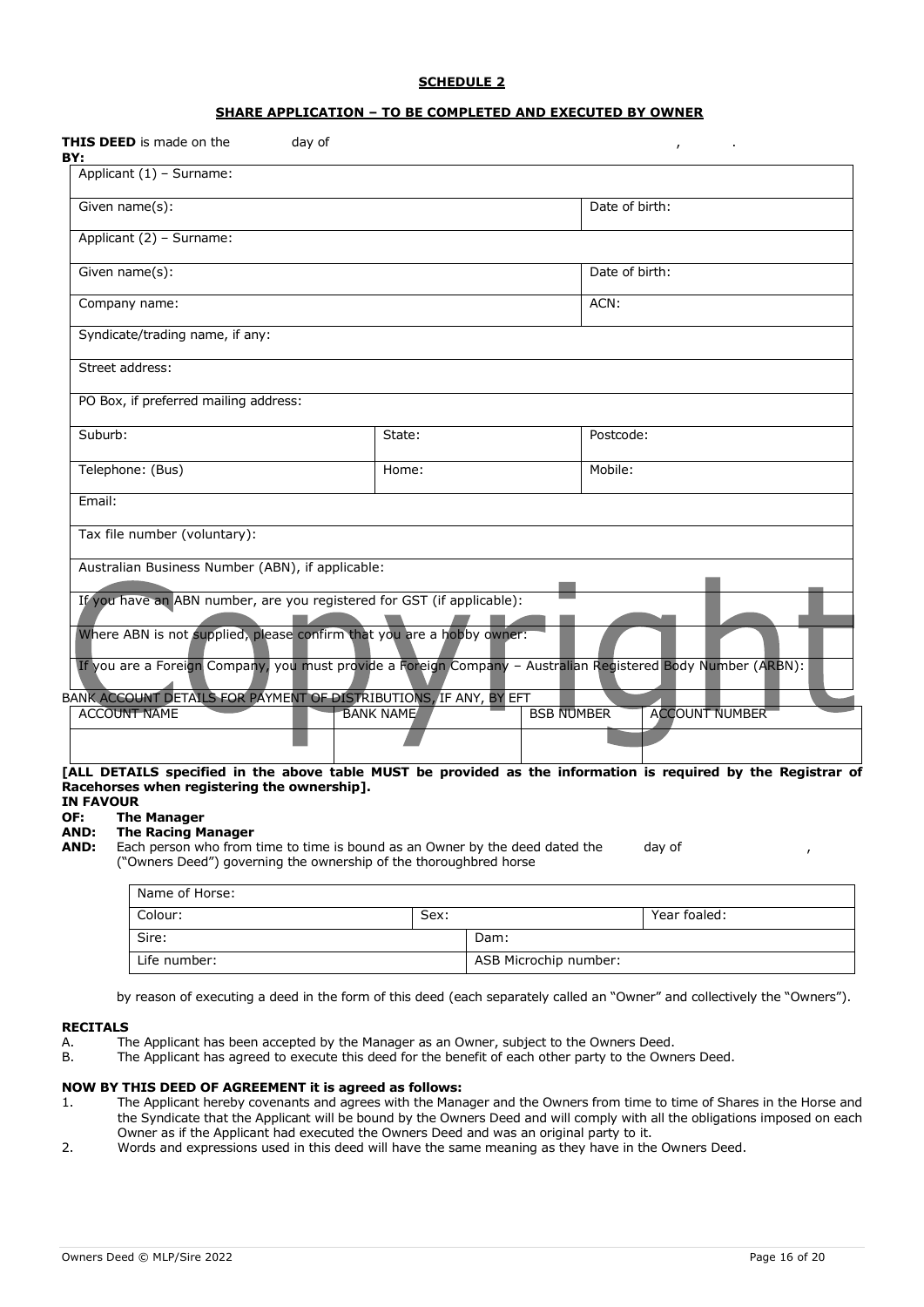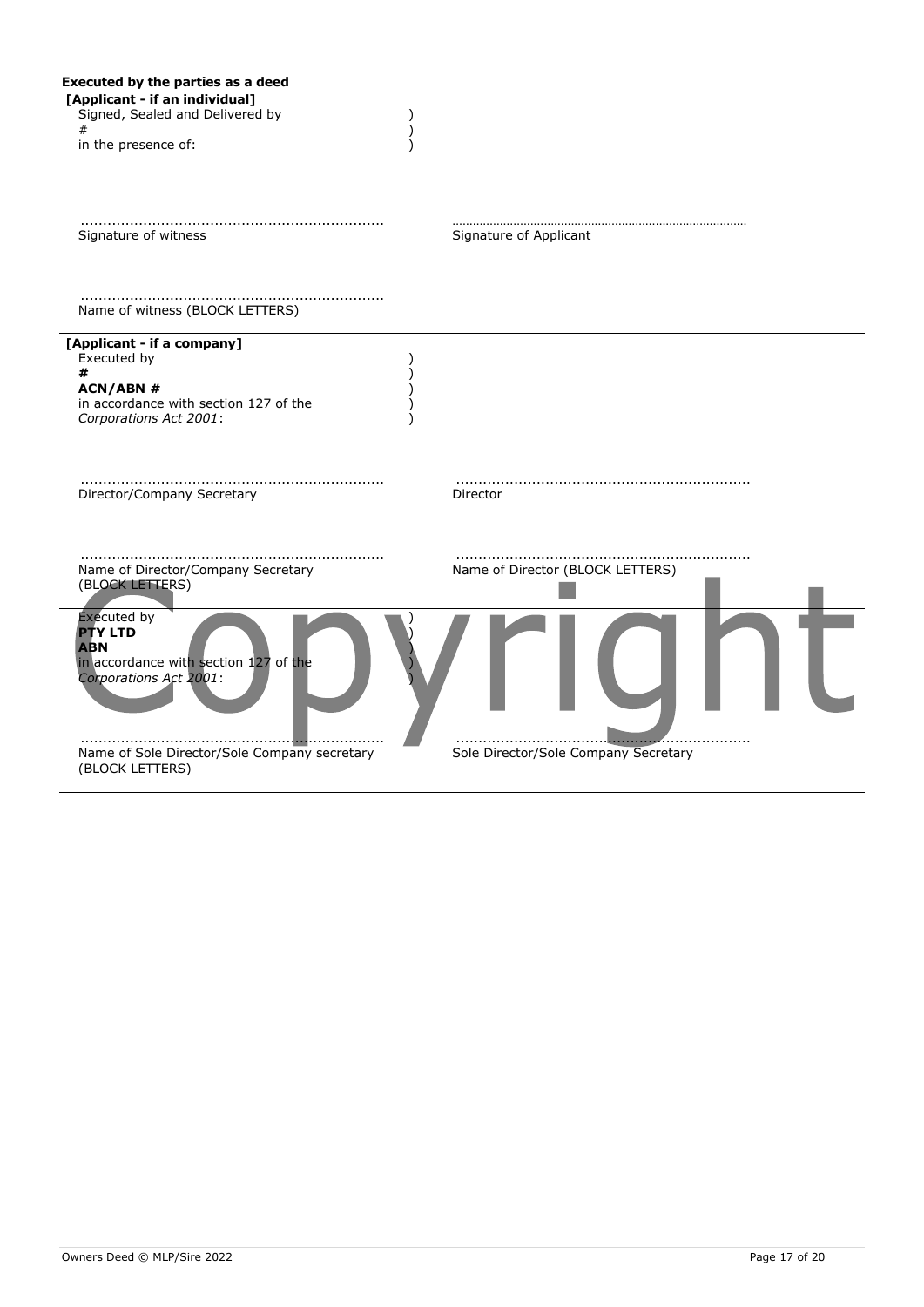### **SCHEDULE 3**

#### **SHARE TRANSFER – TO BE COMPLETED AND EXECUTED BY BOTH TRANSFEROR AND TRANSFEREE**

| <b>THIS TRANSFER</b> is dated the<br>day of<br><b>BETWEEN:</b><br>AND:<br>The Transferor in consideration of \$<br>HEREBY TRANSFERS to the Transferee Share Number |      | $\mathbf{r}$<br>("Transferor")<br>("Transferee")<br>paid by the Transferee<br>() of the Shares in the thoroughbred horse |
|--------------------------------------------------------------------------------------------------------------------------------------------------------------------|------|--------------------------------------------------------------------------------------------------------------------------|
| Name of Horse:                                                                                                                                                     |      |                                                                                                                          |
| Colour:                                                                                                                                                            | Sex: | Year foaled:                                                                                                             |
| Sire:                                                                                                                                                              |      | Dam:                                                                                                                     |
| Life number:                                                                                                                                                       |      | ASB Microchip number:                                                                                                    |
| and the<br>() Syndicate constituted by deed dated the                                                                                                              |      | day of<br>("Owners Deed") and made between the parties to hold the same unto the Transferee subject to the Owners Deed.  |
| [Transferor - if an individual]<br>Signed                                                                                                                          |      |                                                                                                                          |
| in the presence of:                                                                                                                                                |      |                                                                                                                          |
| Signature of witness                                                                                                                                               |      | Signature of Transferor                                                                                                  |
| Name of witness (BLOCK LETTERS)                                                                                                                                    |      |                                                                                                                          |
| [Transferor - if a company]<br><b>Executed by</b><br><b>ACN/ABN</b><br>in accordance with section 127 of the<br>Corporations Act 2001:                             |      |                                                                                                                          |
| Director/Company Secretary                                                                                                                                         |      | Director                                                                                                                 |
| Name of Director/Company Secretary<br>(BLOCK LETTERS)                                                                                                              |      | Name of Director (BLOCK LETTERS)                                                                                         |
| Executed by<br><b>PTY LTD</b><br>ABN<br>in accordance with section 127 of the<br>Corporations Act 2001:                                                            |      |                                                                                                                          |
| Name of Sole Director/Sole Company secretary<br>(BLOCK LETTERS)                                                                                                    |      | Sole Director/Sole Company Secretary                                                                                     |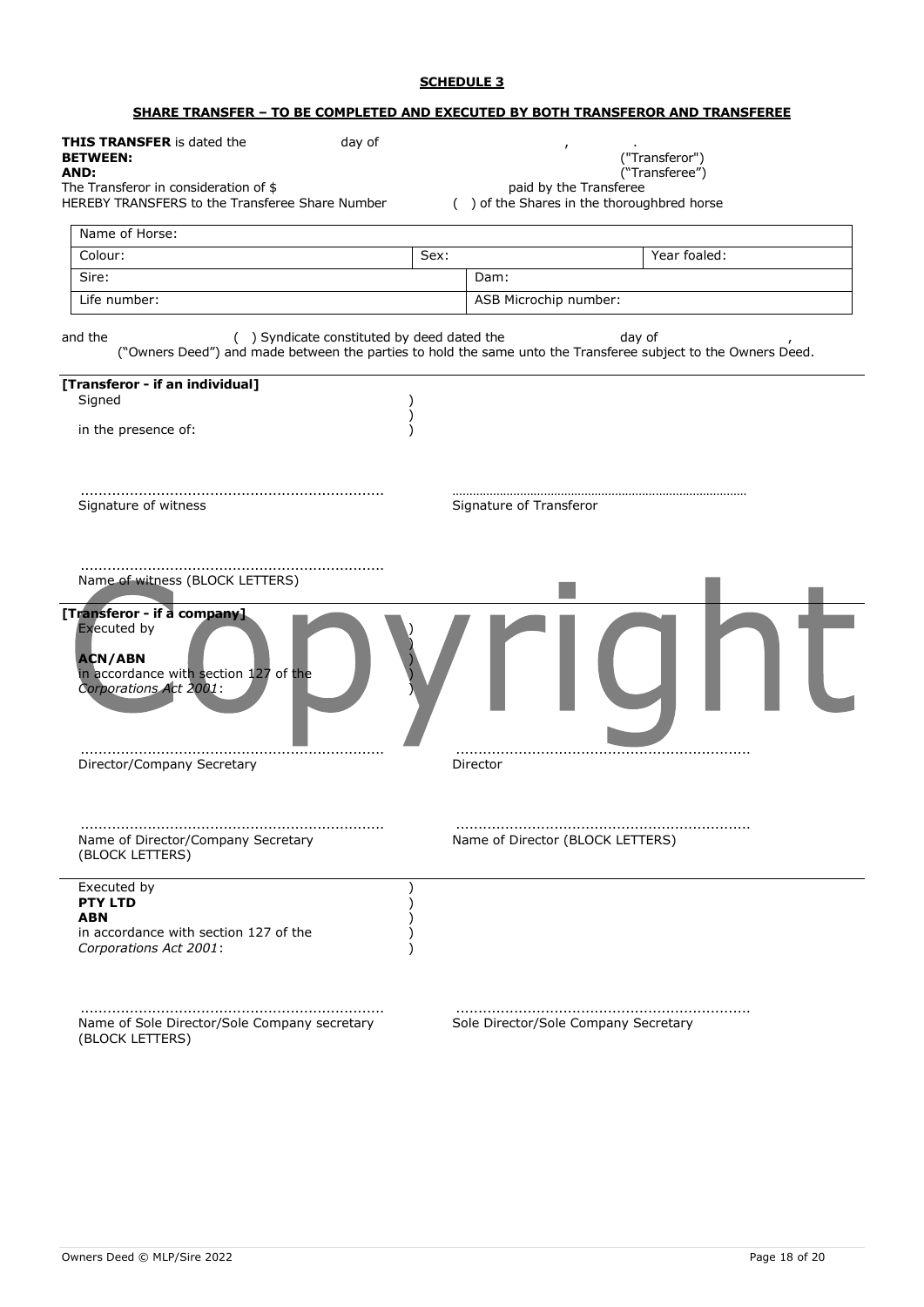| [Transferee - if an individual]<br>Signed<br>in the presence of:                                                                                                                  |                                      |
|-----------------------------------------------------------------------------------------------------------------------------------------------------------------------------------|--------------------------------------|
| Signature of witness                                                                                                                                                              | Signature of Transferee              |
| Name of witness (BLOCK LETTERS)                                                                                                                                                   |                                      |
| [Transferee - if a company]<br>Executed by<br><b>ACN/ABN</b><br>in accordance with section 127 of the<br>Corporations Act 2001:                                                   |                                      |
| Director/Company Secretary                                                                                                                                                        | Director                             |
| Name of Director/Company Secretary<br>(BLOCK LETTERS)                                                                                                                             | Name of Director (BLOCK LETTERS)     |
| Executed by<br><b>PTY LTD</b><br><b>ABN</b><br>in accordance with section 127 of the<br>Corporations Act 2001:<br>Name of Sole Director/Sole Company secretary<br>(BLOCK LETTERS) | Sole Director/Sole Company Secretary |